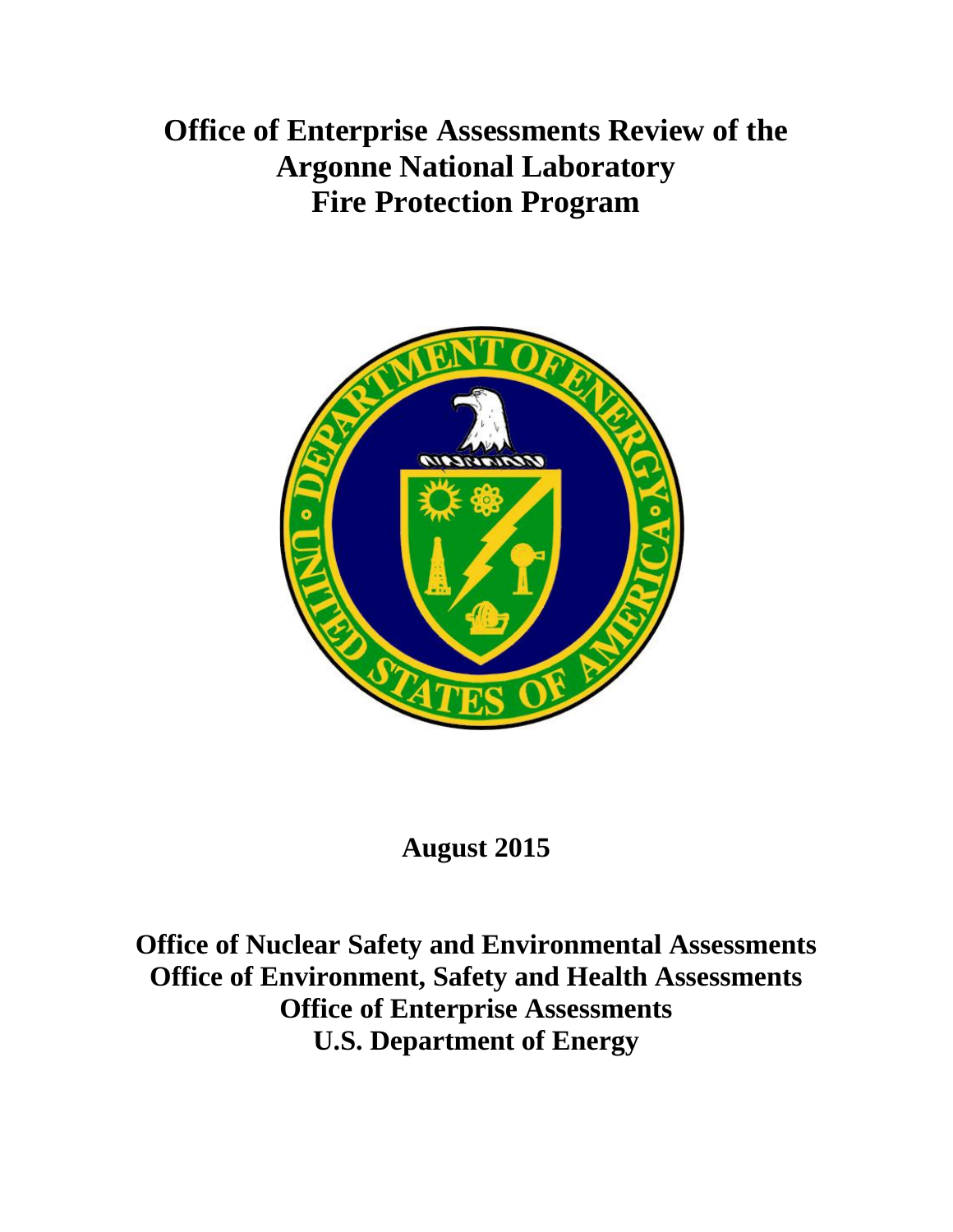## **Table of Contents**

| 1.0 |  |  |
|-----|--|--|
| 2.0 |  |  |
| 3.0 |  |  |
| 4.0 |  |  |
| 5.0 |  |  |
|     |  |  |
|     |  |  |
|     |  |  |
|     |  |  |
|     |  |  |
|     |  |  |
|     |  |  |
| 6.0 |  |  |
| 7.0 |  |  |
| 8.0 |  |  |
| 9.0 |  |  |
|     |  |  |
|     |  |  |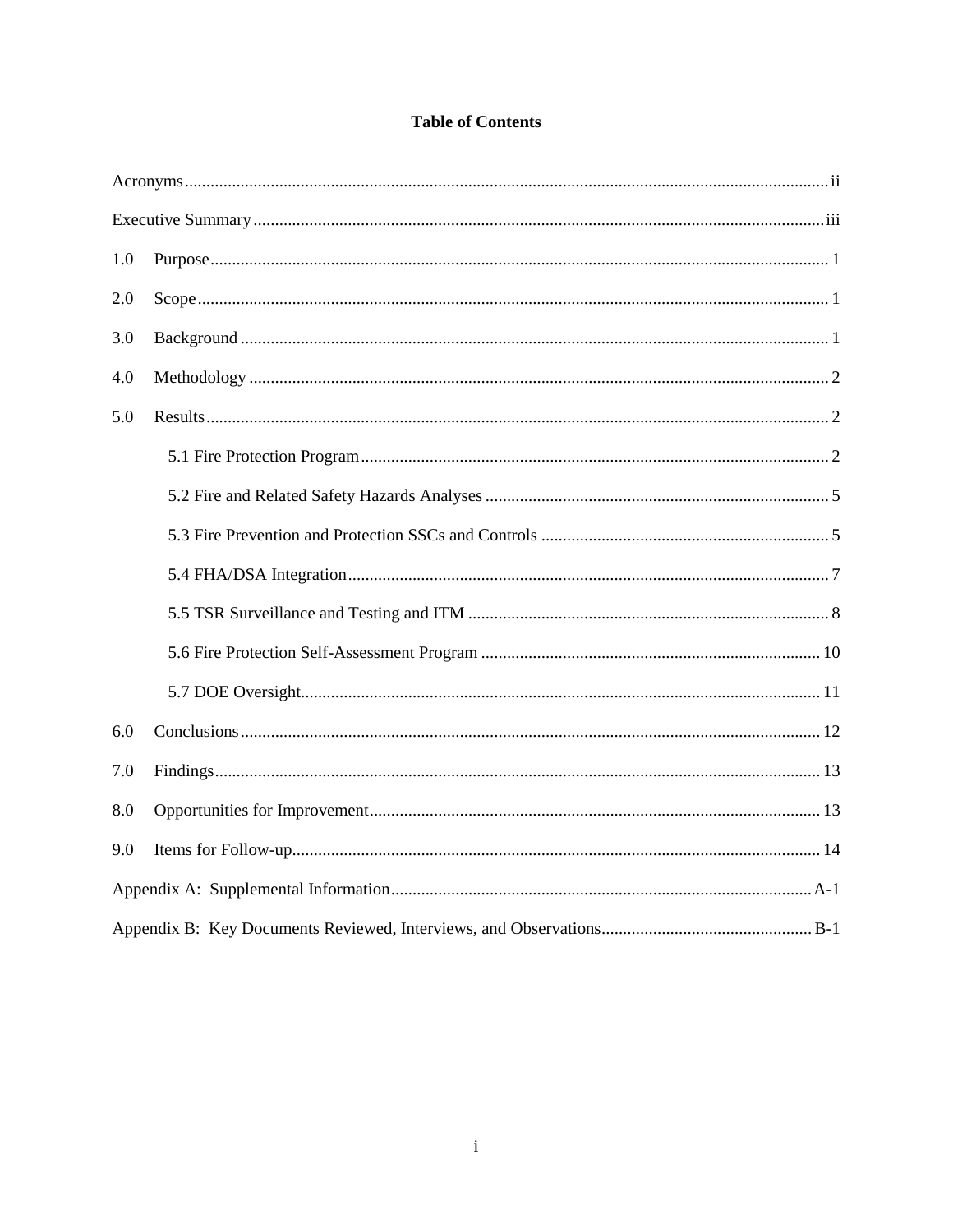## **Acronyms**

| <b>AGHCF</b>   | Alpha Gamma Hot Cell Facility               |
|----------------|---------------------------------------------|
| AHJ            | <b>Authority Having Jurisdiction</b>        |
| ANL            | <b>Argonne National Laboratory</b>          |
| <b>ASO</b>     | Argonne Site Office                         |
| <b>BIO</b>     | Basis for Interim Operation                 |
| <b>BNA</b>     | <b>Baseline Needs Assessment</b>            |
| CAS            | <b>Contractor Assurance System</b>          |
| <b>CFR</b>     | Code of Federal Regulations                 |
| <b>CRAD</b>    | Criteria, Review, and Approach Document     |
| <b>CRD</b>     | <b>Contractor Requirements Document</b>     |
| <b>DOE</b>     | U.S. Department of Energy                   |
| <b>DSA</b>     | <b>Documented Safety Analysis</b>           |
| EA             | Office of Enterprise Assessments            |
| <b>ESQ</b>     | Environmental, Safety and Quality           |
| <b>FHA</b>     | <b>Fire Hazards Analysis</b>                |
| <b>FMS</b>     | Facilities Management and Services Division |
| <b>FMS-FTS</b> | FMS Fire Technical Support Group            |
| FP             | <b>Fire Protection</b>                      |
| <b>FPP</b>     | <b>Fire Protection Program</b>              |
| <b>FR</b>      | <b>Facility Representative</b>              |
| <b>FSS</b>     | <b>Fire Suppression System</b>              |
| <b>FY</b>      | <b>Fiscal Year</b>                          |
| <b>IMTS</b>    | <b>Issues Management Tracking System</b>    |
| <b>ITM</b>     | Inspection, Testing, and Maintenance        |
| <b>LCO</b>     | <b>Limiting Condition for Operation</b>     |
| <b>MIG</b>     | <b>Metal Inert Gas</b>                      |
| <b>NFPA</b>    | <b>National Fire Protection Association</b> |
| <b>NWM</b>     | <b>Nuclear Waste Management</b>             |
| <b>OFI</b>     | Opportunity for Improvement                 |
| PIV            | Post Indicating Valve                       |
| <b>SME</b>     | <b>Subject Matter Expert</b>                |
| <b>SR</b>      | <b>Surveillance Requirement</b>             |
| <b>SS</b>      | <b>Safety Significant</b>                   |
| <b>SSC</b>     | Structures, Systems, and Components         |
| <b>TSR</b>     | <b>Technical Safety Requirement</b>         |
| <b>WMOF</b>    | <b>Waste Management Operations Facility</b> |
|                |                                             |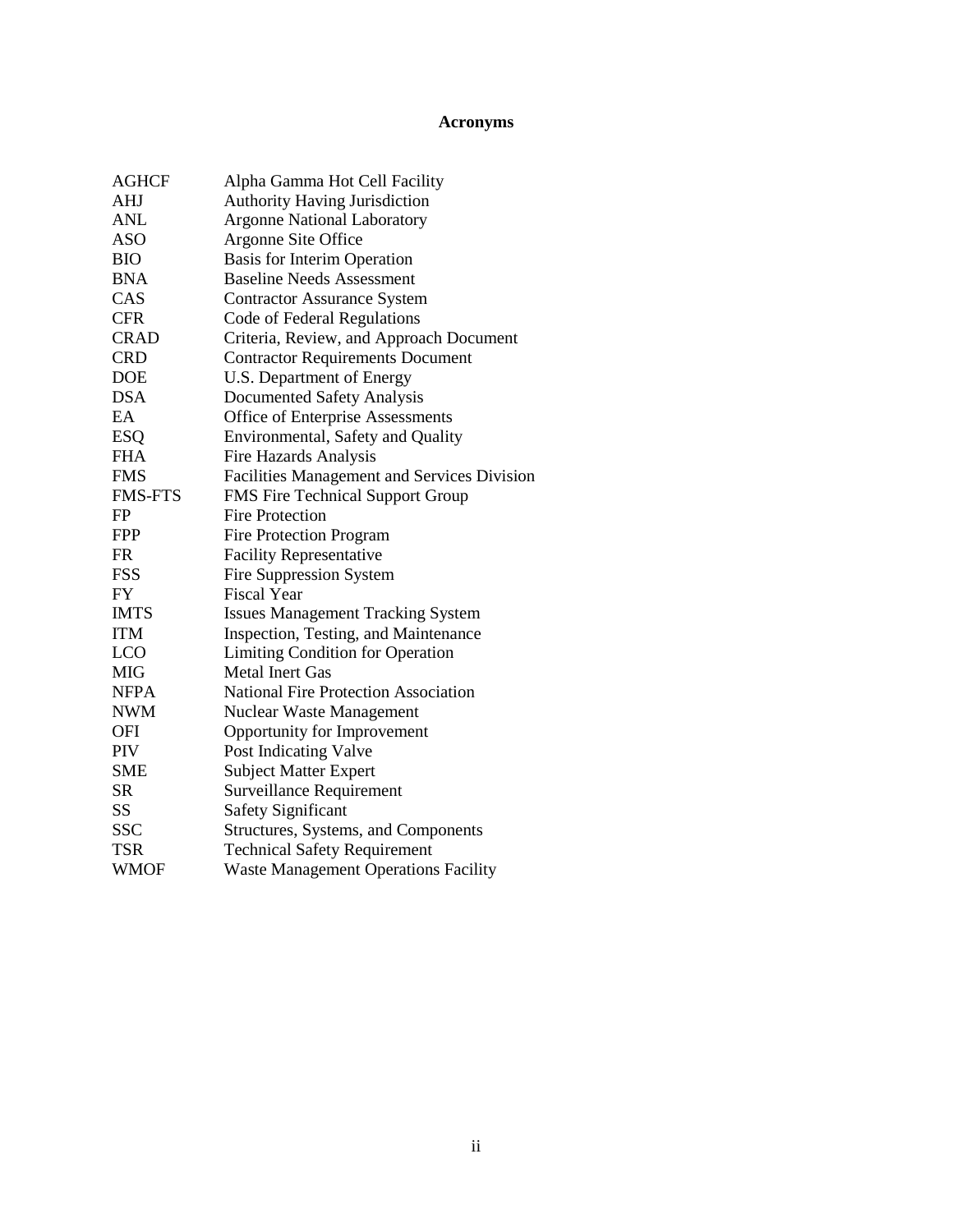#### **Office of Enterprise Assessments Review of the Argonne National Laboratory Fire Protection Program**

## **EXECUTIVE SUMMARY**

The U.S. Department of Energy (DOE) independent Office of Enterprise Assessments (EA) conducted an independent review of the Argonne National Laboratory (ANL) fire protection program (FPP). This review was one part of a targeted assessment of fire protection programs at nuclear facilities across the DOE complex.

Fire protection was identified as a targeted review area in a memorandum entitled *Independent Oversight of Nuclear Safety – Targeted Review Areas Starting in FY 2013*, dated November 6, 2012. Pursuant to this memorandum, EA reviewed and assessed the effectiveness of the ANL FPP, with specific attention to program implementation at the Alpha Gamma Hot Cell Facility and the Waste Management Operations Facility. The review included an evaluation of key program elements, including the adequacy and integration of the fire hazards analysis with the safety basis controls; the baseline needs assessments; fire pre-plans; the exemption and equivalency process; combustible controls; technical safety requirements surveillance and testing; and the inspection, testing, and maintenance of safety structures, systems, and components and supporting infrastructure for fire detection and prevention. The review also evaluated the Argonne Site Office's oversight processes that are intended to verify the adequacy of the ANL FPP.

EA found that the FPP implemented at ANL is generally adequate and capable of protecting the facilities from most potential fire hazards. ANL fire protection engineers and staff are qualified and knowledgeable and are actively engaged in evaluating and maintaining facility fire systems and supporting the program. The onsite fire department is appropriately staffed and equipped to respond to the emergency events evaluated in the base line needs assessment.

EA also identified some weaknesses in the FPP. Many of them are associated with uncompleted facility inspections and lack of procedures to ensure adequate implementation, as well as inadequacies in developing and executing testing and surveillance requirements for the fire suppression system.

In addition, like many sites across the DOE complex, ANL has aging infrastructure and component degradation issues that challenge the reliability and adequacy of the fire water supplies. ANL has not addressed these vulnerabilities or implemented compensatory measures to mitigate the risk of having a single source water supply configuration. Contributing to this vulnerability for the safety significant fire suppression systems are issues related to inadequate Technical Safety Requirements (TSR) controls, inadequacies in processes to demonstrate operability through adequate operational and surveillance requirements, and inadequate communication of some technical requirements, such as the operability requirements necessary to ensure a minimum available fire water supply and static pressure.

The Argonne Site Office's oversight processes conform to the Office of Science model for evaluating contractor and DOE programs and management systems and rely heavily on the contractor's assurance system. The Argonne Site Office's line oversight program includes adequate written plans and schedules for planned assessments, focus areas for operational oversight, and reviews of the contractor's selfassessment of processes and systems.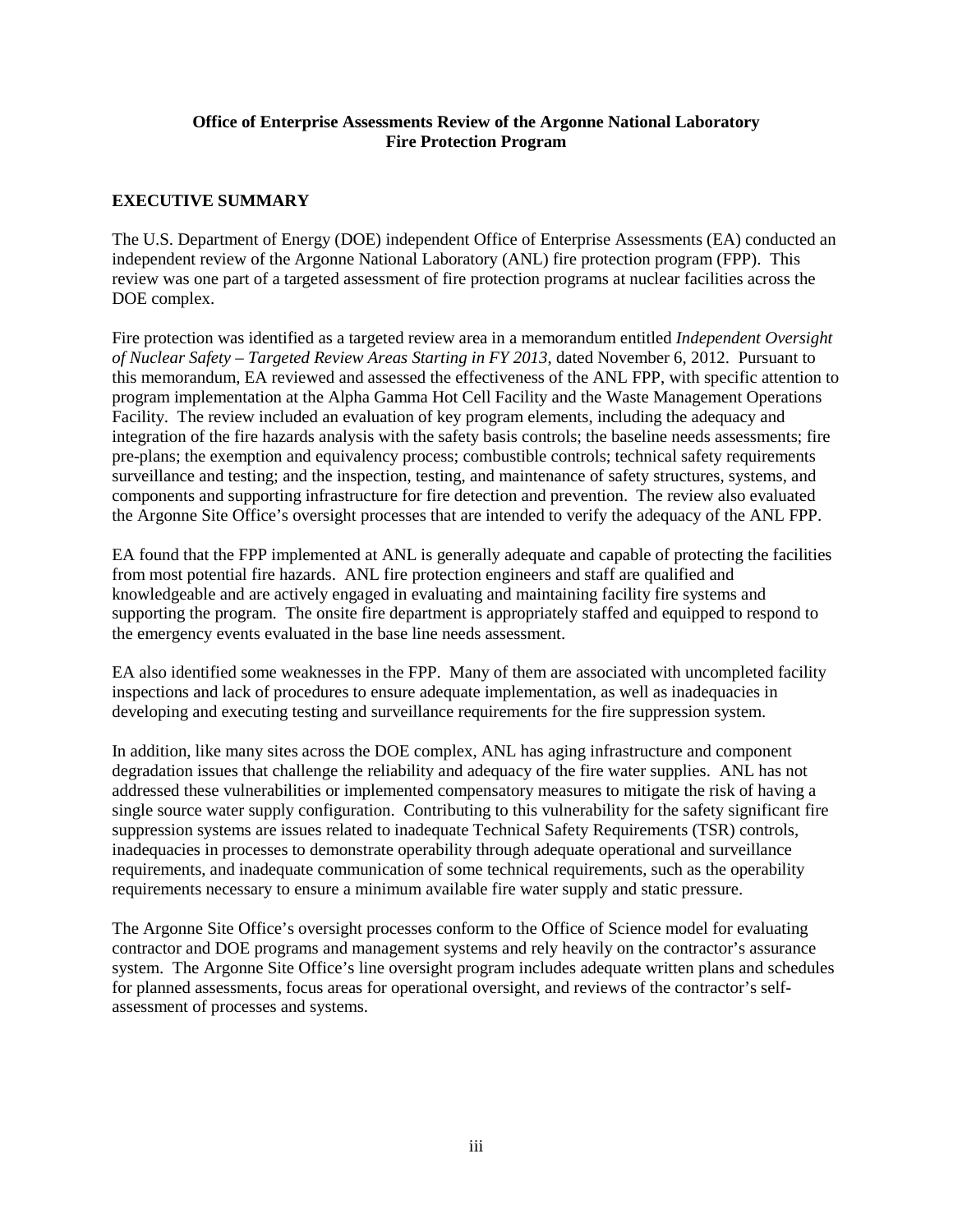#### **Office of Enterprise Assessments Review of the Argonne National Laboratory Fire Protection Program**

## **1.0 PURPOSE**

The U.S. Department of Energy (DOE) independent Office of Enterprise Assessments (EA) conducted a review of the fire protection program (FPP) at Argonne National Laboratory (ANL). The purpose of the EA targeted review was to evaluate the implementation of program requirements and the adequacy of controls designed to reduce the risk resulting from a fire or explosion at nuclear facilities. This targeted review was designed to evaluate the selected core fire protection elements and to provide information to the site and responsible DOE line management organizations for benchmarking their program's effectiveness. This review was conducted within the broader context of an ongoing program of targeted assessments of FPPs across the DOE complex at hazard category 1, 2, and 3 nuclear facilities. EA performed this targeted review at ANL from March 23 to 26, 2015.

## **2.0 SCOPE**

Fire protection was identified as an independent oversight program targeted review area for 2013 in a memorandum from the Chief Health, Safety and Security Officer to DOE senior line management, entitled *Independent Oversight of Nuclear Safety – Targeted Review Areas Starting in FY 2013*, dated November 6, 2012. As part of that continuing effort, EA reviewed and assessed the effectiveness and implementation of selected elements of the FPP at ANL, with specific attention to program implementation at the Alpha Gamma Hot Cell Facility (AGHCF, located in Building 212) and the Waste Management Operations Facility (WMOF, located in Building 306). EA evaluated key elements of the FPP, including: the program documentation; authority having jurisdiction (AHJ) determinations and exemption and equivalency processes; baseline needs assessments (BNAs); life safety assessments; prefire plans; ignition source and combustibles controls; fire system impairment process; inspection, testing, and maintenance (ITM) of suppression and alarm systems; and ITM of supporting infrastructure. EA also evaluated the integration of the fire hazards analysis (FHA) and the documented safety analysis (DSA), as well as the flowdown of the safety basis requirements into the FPP. EA also considered ANL's selfassessment program and the DOE field element's oversight of the FPP.

#### **3.0 BACKGROUND**

The EA independent oversight program is designed to enhance DOE safety and security programs by providing DOE and contractor managers, Congress, and other stakeholders with an independent evaluation of the adequacy of DOE policy and requirements, as well as the effectiveness of DOE and contractor line management performance in safety and security and other critical functions as directed by the Secretary of Energy. The EA independent assessment program is described in and governed by DOE Order 227.1, *Independent Oversight Program*, and a comprehensive set of internal protocols and criteria, review, and approach documents (CRADs).

ANL is managed by the University of Chicago under UChicago Argonne, LLC for the DOE Office of Science. EA selected the AGHCF and WMOF for this targeted review as an example of FPP implementation at ANL.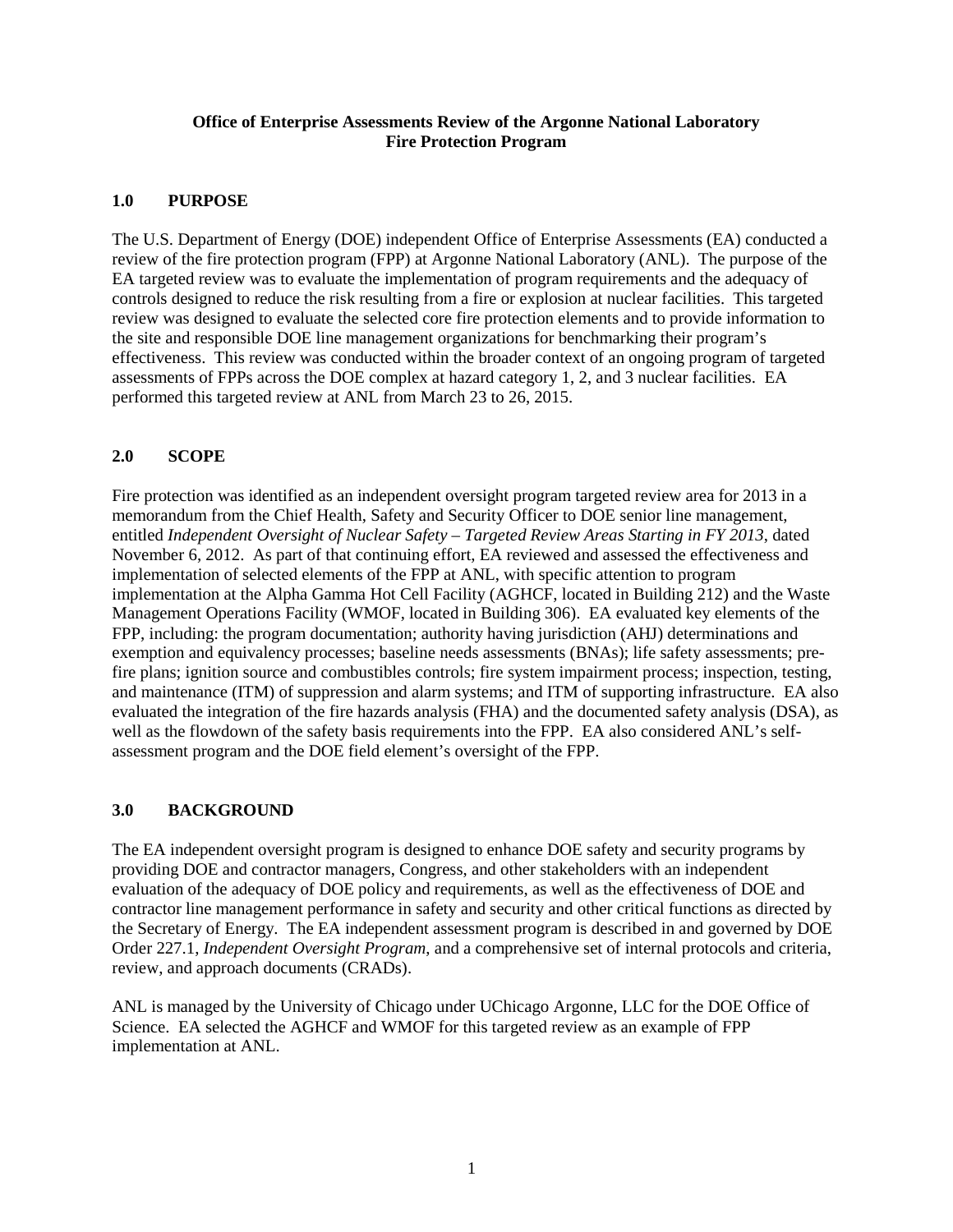## **4.0 METHODOLOGY**

EA reviewed FPP documentation, including the FHA, the safety analysis report, procedures, and records; conducted interviews with personnel responsible for program implementation and oversight; performed facility and system walkdowns; and observed performance of ITM activities and combustible loading weekly rounds. The review considered the requirements of Title 10 Code of Federal Regulations (CFR) Part 830, *Nuclear Safety Management*; 10 CFR 851, *Worker Safety and Health Program*; DOE Order 420.1C, *Facility Safety*; and National Fire Protection Association (NFPA) codes and standards.

EA assessed the FPP in five areas: FPP programmatic aspects; fire and related safety hazards analyses; fire prevention and protection structures, systems, and components (SSCs) and controls; FHA/DSA integration; technical safety requirement (TSR) surveillance and testing and ITM; the fire protection selfassessment program; and DOE oversight. The assessment in each area used criteria based on program elements from DOE Orders 420.1C and 226.1B.

EA also used selected applicable sections of CRAD 45-34, *Fire Protection*, Revision 1, for this targeted assessment, with particular emphasis on the following programmatic elements:

- Section I, Programmatic Elements, FP-1, Program Documentation
- Section I, Programmatic Elements, FP-2, Program Implementation Fire and Related Safety Hazards and Self-Assessments
- Section I, Programmatic Elements, FP-3, Program Implementation Fire Prevention and Protection
- Section II, FHA/DSA Integration, FP-4
- Section III, Engineered System Design Features
- Section IV, TSR Surveillance and Testing
- Section V, Configuration Management.

EA also used selected elements of CRAD 45-21, *Feedback and Continuous Improvement Inspection Criteria and Approach – DOE Field Element*, Revision 1, to collect and analyze data on Argonne Site Office (ASO) oversight activities for the FPP.

## **5.0 RESULTS**

## **5.1 Fire Protection Program**

#### *Criteria:*

*A documented fire safety program exists as required by applicable safety criteria. (DOE Order 420.1C, DOE-STD-1066-2012)*

*A baseline needs assessment (BNA) of the fire protection emergency response organization has been documented and updated every 3 years. The plan should describe in sufficient detail fire-fighting operations for the respective facilities. (10 CFR 851, DOE Order 420.1C, DOE-STD-1066-2012)*

#### **Program Documentation**

ANL has implemented an FPP designed to provide a level of fire protection consistent with industrial risks as required by DOE Order 420.1C, *Facility Safety*, and Title 10 CFR 851, *Worker Safety and Health Program*, Appendix A. The FPP includes fire protection policies, requirements, technical criteria, analyses, administrative procedures, systems and hardware, apparatus and equipment, plans, and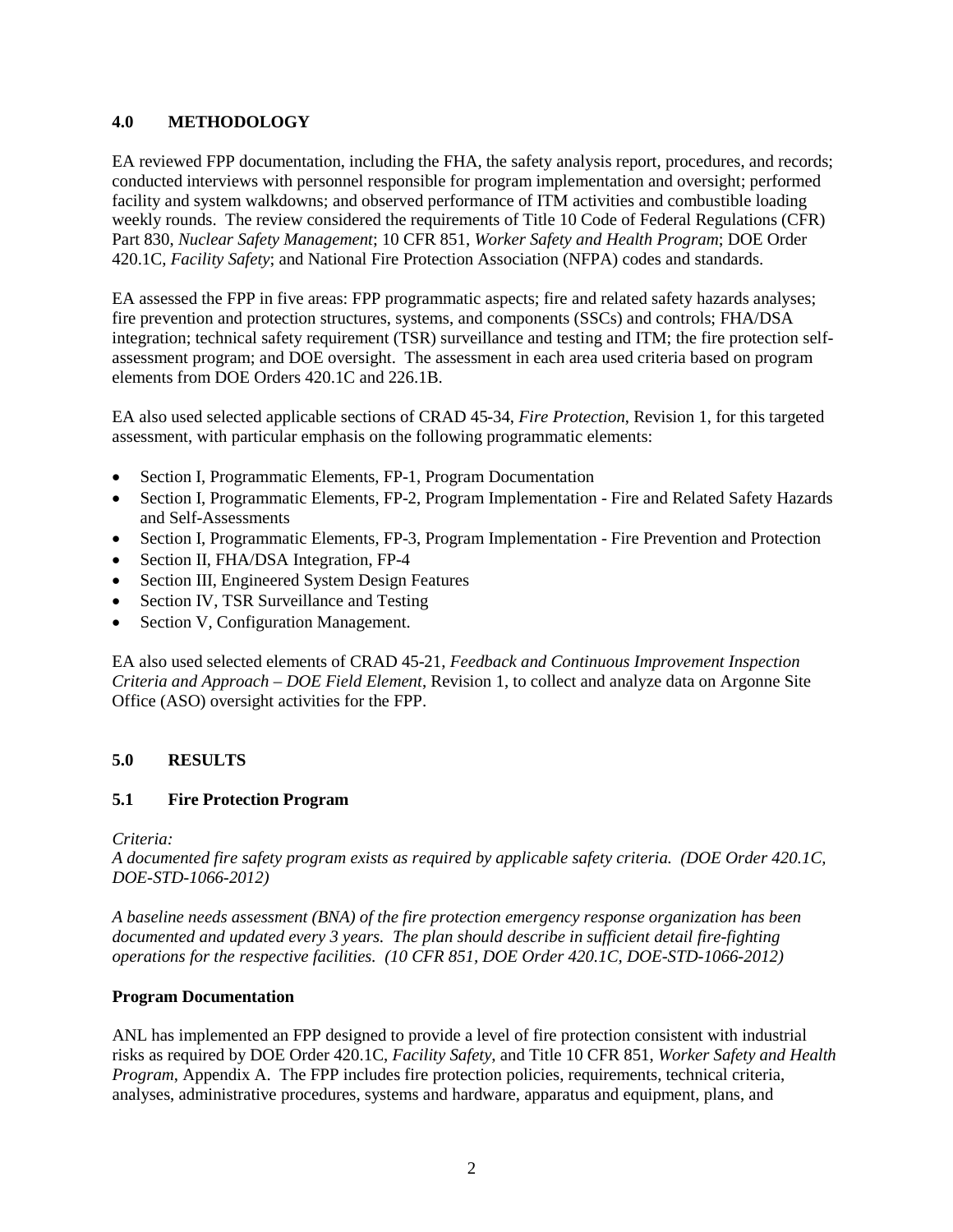personnel that ensure the program achieves DOE objectives relating to fire safety. The FPP, as implemented in the AGHCF (Building 212) and the WMOF (Building 306), is intended to provide a level of fire protection that is sufficient to fulfill the requirements for the best-protected class of industrial risks (i.e., "Highly Protected Risk" or "Improved Risk"). Accordingly, the ANL FPP includes both active and passive fire protection SSCs classified as safety significant (SS) in the AGHCF and SSCs classified as "defense-in-depth" in Building 306, as well as administrative controls designed to limit the material at risk and combustible loading in the facilities.

Many groups share responsibility for ANL's FPP. Key roles are held by the Laboratory Director, Associate Laboratory Directors, division directors, and the fire support group. The fire support group consists of the ANL onsite fire department and the Facilities Management and Services Division (FMS) Fire Technical Support (FMS-FTS) group. These groups report to the FMS associate director of protection programs and systems, who in turn reports to the division director of FMS. The FMS-FTS group is responsible for developing the FPP, serves as the site AHJ on fire protection matters, provides fire protection engineering/programmatic functions, and establishes and implements the fire protection ITM program for the AGHCF and the WMOF. Although the FPP describes the functions of the ANL onsite fire department, it does not incorporate the minimum required staffing levels to perform emergency response duties as defined in the BNA. (See **OFI-ANL-1**.)

EA identified some weaknesses in the implementation of the FPP. The AGHCF Surveillance Requirement (SR) 4.1.1.3 to verify water pressure quarterly following a main drain test is inadequate to demonstrate operability of the FSS on a daily basis. Individuals in the Utilities Department were unaware of the specific criteria for maintaining the water level in the elevated water storage tanks to provide the TSR-controlled static pressures for the sprinkler systems in Building 212 and ensure that facility safety is not adversely affected. (See **Finding F-ANL-1**.) This shortcoming indicates a lack of integration between FMS-FTS and Utilities and inadequate control of interrelated processes for shared support systems as required by DOE Order 422.1, *Conduct of Operations*, specific requirement 2.m. Additionally, ANL has not adequately identified and implemented an effective prioritization and coordination process for corrective maintenance and other ITM requirements.

#### **Exemption and Equivalency Process**

ANL's FPP requires an equivalency or variance to be pursued when strict compliance with DOE orders or specified fire protection regulations, codes, and standards cannot be met or is not practical. If an alternate method of compliance is proposed, the FPP requires FMS-FTS to prepare an analysis clearly demonstrating that the proposed method provides a level of protection equivalent to the prescribed method, and to submit the document to the site AHJ for concurrence. The AHJ in turn submits the analysis and a request for equivalency concurrence to DOE for approval. If the alternative is not in compliance with DOE orders or fire safety codes and standards, nor able to achieve an acceptable level of equivalency, the FMS-FTS organization and AHJ prepare a variance request that includes a clear and justifiable reason for not being able to meet the requirement. The process is under the direction of the Environmental, Safety and Quality (ESQ) Assurance Division. If adequate justification is demonstrated, the AHJ grants approval to submit the variance request to the DOE Assistant Under Secretary for Environment, Health, Safety and Security for concurrence. Equivalency and variance requests that are programmatic in nature are generally consistent with and supported by the facility FHA.

The AGHCF, located in the F-Wing of Building 212, lacks complete sprinkler protection in rooms F-203 and F-204, which were previously granted an exemption under criticality safety analyses. They have not been adequately evaluated by fire protection engineering since the criticality concerns are no longer applicable. However, document NWM-056, *Fire Hazard Analysis for Building 212 AGHCF*, gives the building credit for being a fully sprinkler protected facility. Contrary to DOE Order 420.1C and FPP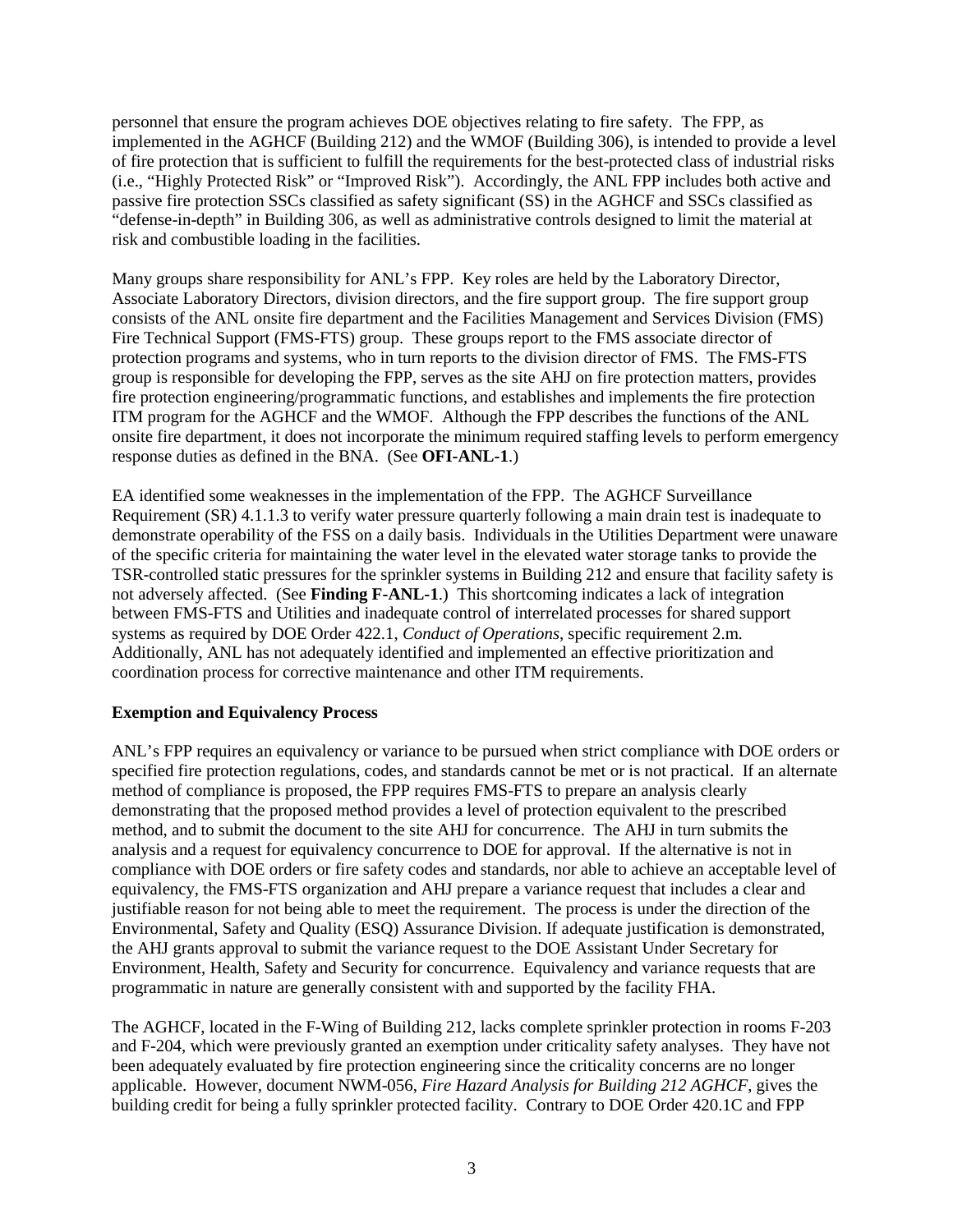requirements, ANL did not follow the process for developing and requesting the DOE head of field element's concurrence for an equivalency or variance with appropriate justification. ANL has not submitted a formal equivalency or variance to DOE for approval. (See **Finding F-ANL-2**.)

The FPP describes an equivalency and variance program but does not address exemptions. ANL uses a variance instead of an exemption when DOE order compliance cannot be achieved or when non-statutory codes and standards do not allow the use of an equivalency or alternate means to demonstrate compliance. ANL's approach to using variances is contrary to DOE guidance that variances do not apply to noncompliance with DOE orders and NFPA codes and standards. A variance, as defined in DOE-STD-1066- 2012, is "A deviation from 10 CFR Part 851, *Worker Safety and Health Program*. The process for requesting and approving variances from provisions of 10 CFR Part 851 is delineated in the Rule and in supplemental guidance promulgated by DOE." ANL self-identified the inappropriate use of variances in report PMA-FY14-IA-05.

## **Pre-Fire Plans**

NFPA 1620, *Standard for Pre-Incident Planning*, requires pre-incident strategies and plans to be established to enhance the effectiveness of manual firefighting efforts. The ANL fire department is responsible for developing pre-fire plans. These plans are carried on the emergency command vehicle, which is typically used as the incident command post, and are reviewed regularly to ensure that facility information remains current. Pre-fire plans are in place for Building 212 and Building 306 but do not adequately cover all information of value to emergency response groups (e.g., fire water runoff controls to prevent entry into nearby fallout systems). Additionally, the only documented guideline for developing pre-fire plans is Operational Bulletin OPR-5, which simply defines the review cycle for such plans. (See **OFI-ANL-2**.)

## **Fire Barrier Program**

ANL has a fire barrier program, ESH-11.6 *Fire Barriers*, and a fire barrier inspection program, FMS-PROC-16, *Fire Barrier Inspection for Building 306*. These programs conform to the requirements of the *International Building Code for Area Limitations, Occupancy Separation or Hazard Separation*. In Building 306, EA noted that several Underwriters Laboratories-labeled fire doors (e.g., doors A-126, A-134, A-142, and A-150) lacked self-adhesive "Fire Door" stickers. (See **OFI-ANL-3**.)

## **Hot Work Program**

The FPP includes a documented hot work program that requires a Permit Issuing Authority to issue a permit for all hot work activities. Neither the site program nor NFPA 51B, *Standard for Fire Prevention During Welding, Cutting, and Other Hot Work*, requires that the actual permit be posted in the area where hot work will be performed; therefore, the area should be posted for hot work activities. A maintenance shop in Building 212 was equipped with a bench grinder, and a metal inert gas (MIG) welder but was not posted as a hot work area as required by NFPA 51B. (See **OFI-ANL-4**.)

## **Life Safety Inspection Program**

EA accompanied facility inspector personnel during a monthly documented life safety walkthrough of the AGHCF area of Building 212. The inspector used a checklist to verify the condition/status of life safety systems and components but was not familiar with the use or requirements of NFPA 101, *Life Safety Code*, and had only been trained on how to complete the checklist. ANL has not evaluated the effectiveness of training on NFPA 101 requirements as they apply to the inspection program. (See **OFI-ANL-5**.)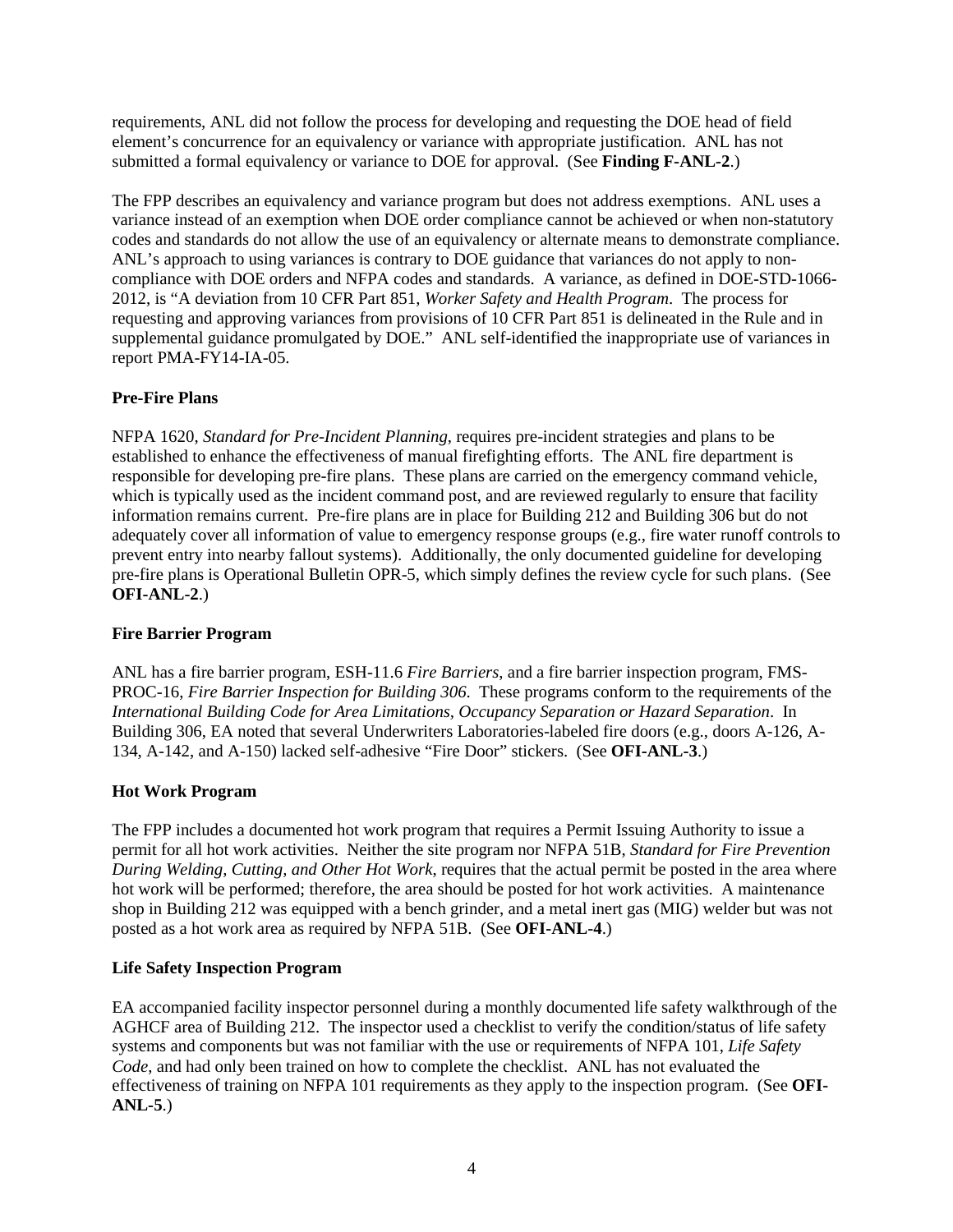## **5.2 Fire and Related Safety Hazards Analyses**

### *Criteria:*

*Fire Hazard Analyses (FHA) have been prepared for each nuclear facility and the results coordinated and integrated into the Documented Safety Analysis as required. (DOE Order 420.1C, DOE-STD-1066- 2012, DOE-HDBK-1163, NFPA 801)*

*Fire and related safety hazards on site (or within the facility) have been identified and evaluated in conjunction with a current and comprehensive FHA. (DOE Order 420.1C)*

*The FHA and self-assessments address all essential elements for a complete analysis as delineated in DOE Order 420.1 and its implementation guide. (DOE Order 420.1C)*

*The information contained in the FHA and assessment is accurate, as required by applicable fire safety criteria. (DOE Order 420.1C)*

EA reviewed NWM-056, *Fire Hazards Analysis for Building 212, AGHCF*, and identified some inconsistencies and omissions in the FHA documents and processes. In some cases, the FHA did not provide references to documents that formed the bases for statements in the FHA, such as the design documents describing safety SSCs and their performance criteria. The FHA did not incorporate the BNA conclusions, including non-compliances associated with response times and emergency medical service capabilities, in accordance with FPP requirements.

In some cases, the heat release rate analyses of various fire scenarios were either not performed or not referenced in the facility FHA. In several cases, the methodology and empirical estimates were presented in the FHA without any formal analysis specific to the facility hazard being evaluated, taking into account the unique facility structural characteristics and nearby building materials. Also, the maximum possible fire loss estimation reference to 2005 data was not clear.

EA noted weaknesses in the procedure controls and in the consistency of the performance requirements for the fire suppression system (FSS) and the water supply. For example, the FHA states that the water supply requires 180,000 gallons over a two-hour period. This is a performance requirement for the FSS but is not identified in the AGHCF basis for interim operation (BIO). Furthermore, although the FHA states that the existing water distribution is in accordance with NFPA 24, *Standard for the Installation of Private Fire Service Mains and Their Appurtenances*, many of the NFPA 24 requirements have not been implemented, specifically for the single supply portion of the water supply and water storage tanks. (See **OFI-ANL-6**.) EA identified other weaknesses in the FHAs, including:

- The FHA states: "based on the fact that the site has its own looped domestic water supply system it is believed that the water supply is reliable." ANL performed a reliability analysis of the water supply in 1994 and self-identified the need to update the analysis as a corrective action from the recent Performance Management and Assurance Assessments Program independent fire protection review.
- The Building 306 FHA does not describe the fire water supply systems for the Flammable Storage Room, A-142, which represents one of the highest risks associated with fire for that building.

## **5.3 Fire Prevention and Protection SSCs and Controls**

## *Criteria:*

*A complete spectrum of fire prevention controls and procedures are in existence and have been implemented as required by applicable fire safety criteria. (DOE Order 420.1C, Site & Facility DSA)*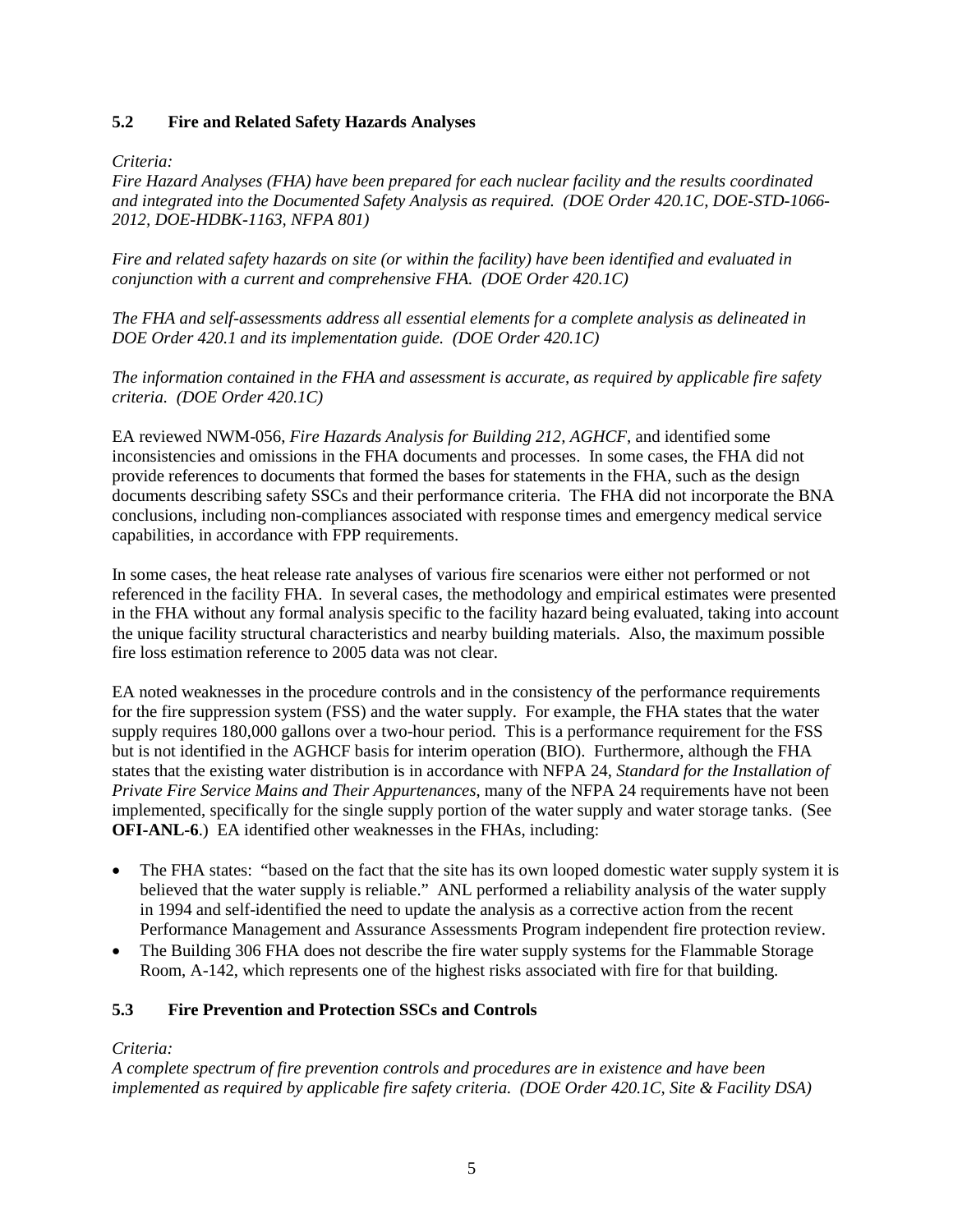*Technical, functional, and performance requirements for the systems are specified in (or referenced in) the facility authorization basis documents consistent with the facility fire hazards analysis. Safety/authorization basis documents identify and describe the system safety functions, and these criteria are translated into design calculations and procedures.*

*All fixed fire protection features (appropriate construction types, fire barriers, fire alarm and signaling systems, manual and automatic fire suppression systems, etc.), that are required by authorization basis documents and fire hazards analyses, have been installed and are tested and maintained, as required by applicable fire safety criteria. (DOE Order 420.1C, Site & Facility DSA)*

*A reliable and adequate water supply and distribution system must be provided for fire suppression, as documented through appropriate analysis. (DOE Order 420.1C)*

*A means for collecting and containing a credible quantity of fire suppression water for a minimum of 30 minutes is provided to avoid the spread or release of radioactive material during a fire. (DOE-STD-1066-2012, NFPA 801)*

## **Fire Protection Controls Implementation**

EA reviewed fire protection systems in Buildings 212 and 306 to assess whether they are appropriate for the facility fire scenarios as described in the FHAs. At the time of the assessment, the FSS in Building 212 was credited in the AGHCF BIO as an SS SSC. EA identified several weaknesses, deficiencies, and/or vulnerabilities regarding certain fire protection design features. For example, the limiting condition for operation (LCO) action statement A.3.2 for losing the exhaust system in Building 306, room 142 is to establish temporary exhaust for the flammable storage cabinets (Action statement A.3.2 is not needed if action statement A.3.1 is satisfied. Action statement A.3.1 is "Reduce A-142 inventory to less than 25 gallons of Class IA or less than 120 gallon of Class IB, IC, II, or III of flammable liquid."). This room has specific requirements for air changes, and the LCO action is time-limited. ANL has not demonstrated that this action can be performed in the allotted time. (See **OFI-ANL-7**.) EA also identified the following deficiencies (See **Finding F-ANL-3**.)

- ANL has not implemented necessary controls to address water runoff resulting from sprinkler discharge and fire hose streams for Building 306. Contrary to the requirement of NFPA 801, *Standard for Fire Protection for Facilities Handling Radioactive Materials*, and DOE-STD-1066- 2012, the curbing in room A-142 cannot adequately contain contaminated runoff. The FHA describes this condition but does not identify it as a finding. Further, the Building 306 fire pre-plan does not address how contaminated water would be controlled if it breaches the exterior doors to room A-142.
- ANL has not tested the Building 306 fire standpipe system, contrary to NFPA 25, which requires a standpipe system flow test every five years. This test includes a flow test and pressure measurement at the hydraulically most remote hose location to verify that the water supply still provides the initial design pressure at the required flow.
- The FHA and the AGHCF BIO describe a pyrophoric metal fire for the shielded cell and states that a Class D fire extinguishing agent is provided within the hot cell in red canisters. The extinguisher lance that is located in the Glove Repair area and intended to be used in the shielded cells is not Class D (i.e., not suitable for extinguishing metal fires), and there are no inspections to ensure that the Met-X agent (a powder suitable for extinguishing metal fires) located in the cell is maintained ready for use in case of a fire.

## **Infrastructure Water Supply**

EA identified significant degraded conditions in the site water supply and distribution system; ANL has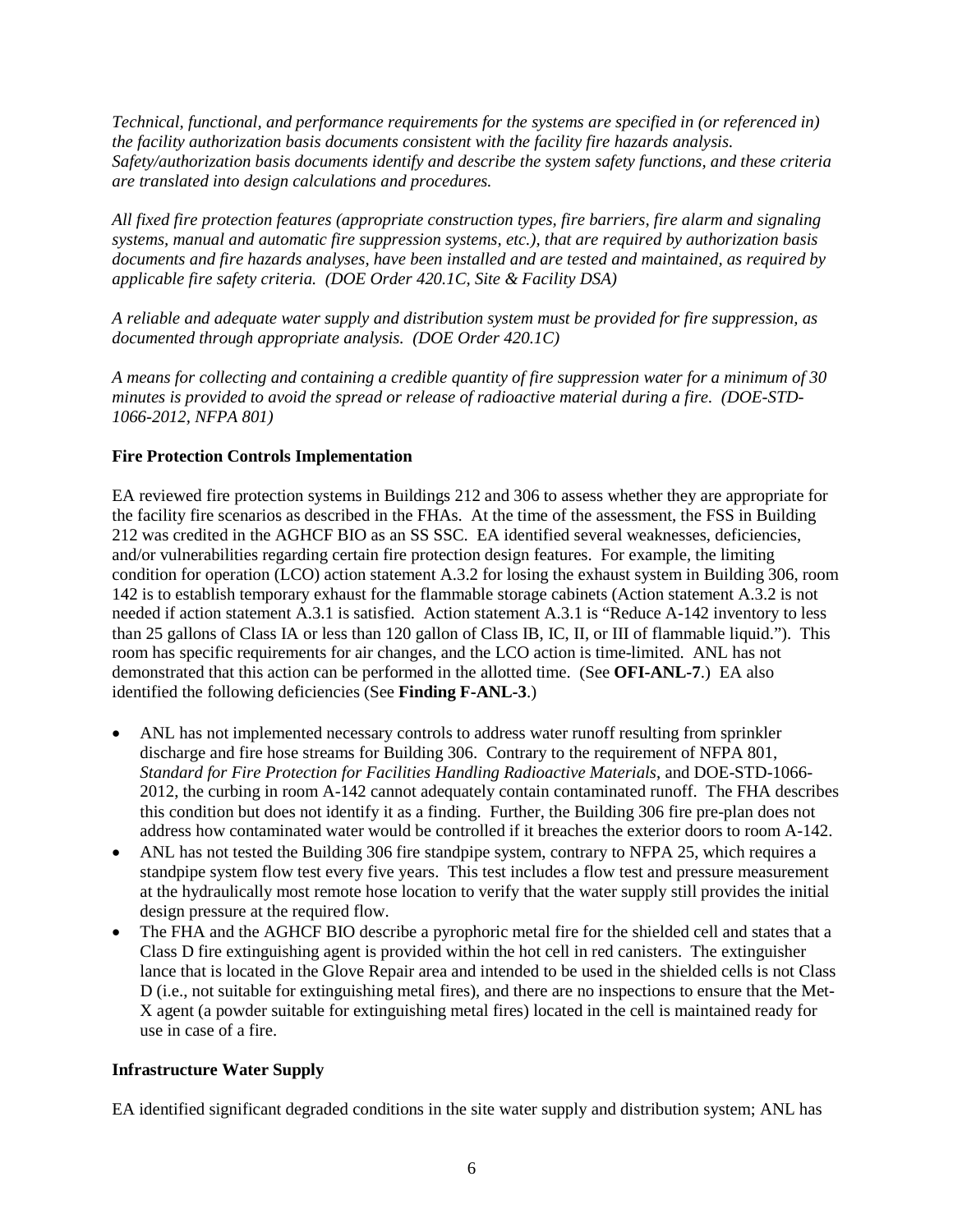not identified this degraded equipment and piping as critical for maintaining the site's water supply. In general, the ITM of water supply and distribution system components has not been consistent with NFPA standards. Hydrant curb valve boxes and some underground sectional control valves supporting the single supply main have not been tested as required by NFPA 25, and the Utilities department was not aware of these testing requirements.

Conditions that could affect the performance and reliability of the ANL site water supply and distribution system feeding the FSS include: (See **Finding F-ANL-4.**)

- EA's visual inspection showed that the above-ground 12-inch single feed portion of the water supply system (constructed largely of cast iron piping) was significantly degraded and aged. Neither ANL nor ASO has documented plans to replace the corroded piping with new piping material or to provide an acceptable method for bypassing this piping in case of a pipe failure. There is no formal procedure, supported by training, to ensure that the single supply portion of the system could be bypassed in the event of a failure or significant leak. Such a failure in this portion of the system represents a significant vulnerability to the entire site.
- The single Fire Storage Tank had visible corrosion on the exterior of the tank wall. ITM actions, including interior and exterior inspections and testing of water level alarms and drain-down of the tank, have not been performed in accordance with American Water Works Association or NFPA 25 requirements.

## **5.4 FHA/DSA Integration**

## *Criteria:*

*Within the scope of the review, the FHA conclusions shall be incorporated into the safety authorization (preliminary safety design review, preliminary DSA, or DSA, as appropriate) and demonstrate the adequacy of controls provided by the system to eliminate, limit, or mitigate identified hazards, and define the process for maintaining the controls and controlling their use. (DOE Order 420.1C, DOE-STD-1066- 2012)*

*The safety authorization basis is consistent with the fire hazards analysis; demonstrates the adequacy of controls provided by the system to eliminate, limit, or mitigate identified hazards; and defines the processes for maintaining the controls current at all times and controlling their use. (DOE Order 420.1C, DOE-STD-1066-2012)*

Overall, the fire hazards at the AGHCF are adequately identified in the FHA and are generally consistent with those evaluated in the BIO. FHA NWM-056, *Fire Hazards Analysis for Building 212, AGHCF*, and the BIO are acceptably integrated. However, EA noted weaknesses in procedure controls and consistency with regard to the performance requirements for the FSS and the water supply. (See **OFI-ANL-8.**) For example:

- The FHA states that the water supply requires 180,000 gallons over a two-hour period. The FHA describes this as a performance requirement for the FSS, but it is not identified in the BIO, which is required to identify both functional and performance requirements for credited systems.
- The FHA and BIO do not adequately describe the system boundaries for the FSS. The description of the fire water supply in the BIO and associated diagram (Figure 2-10, Simplified Schematic of the AGHCF Sprinkler System) imply that the credited supply valves include the post indicating valves (PIVs) located outside the building, instead of the riser control valves inside the building. The BIO, Section 2.7.6, Fire Suppression System, refers to the PIVs but does not mention the riser control valves.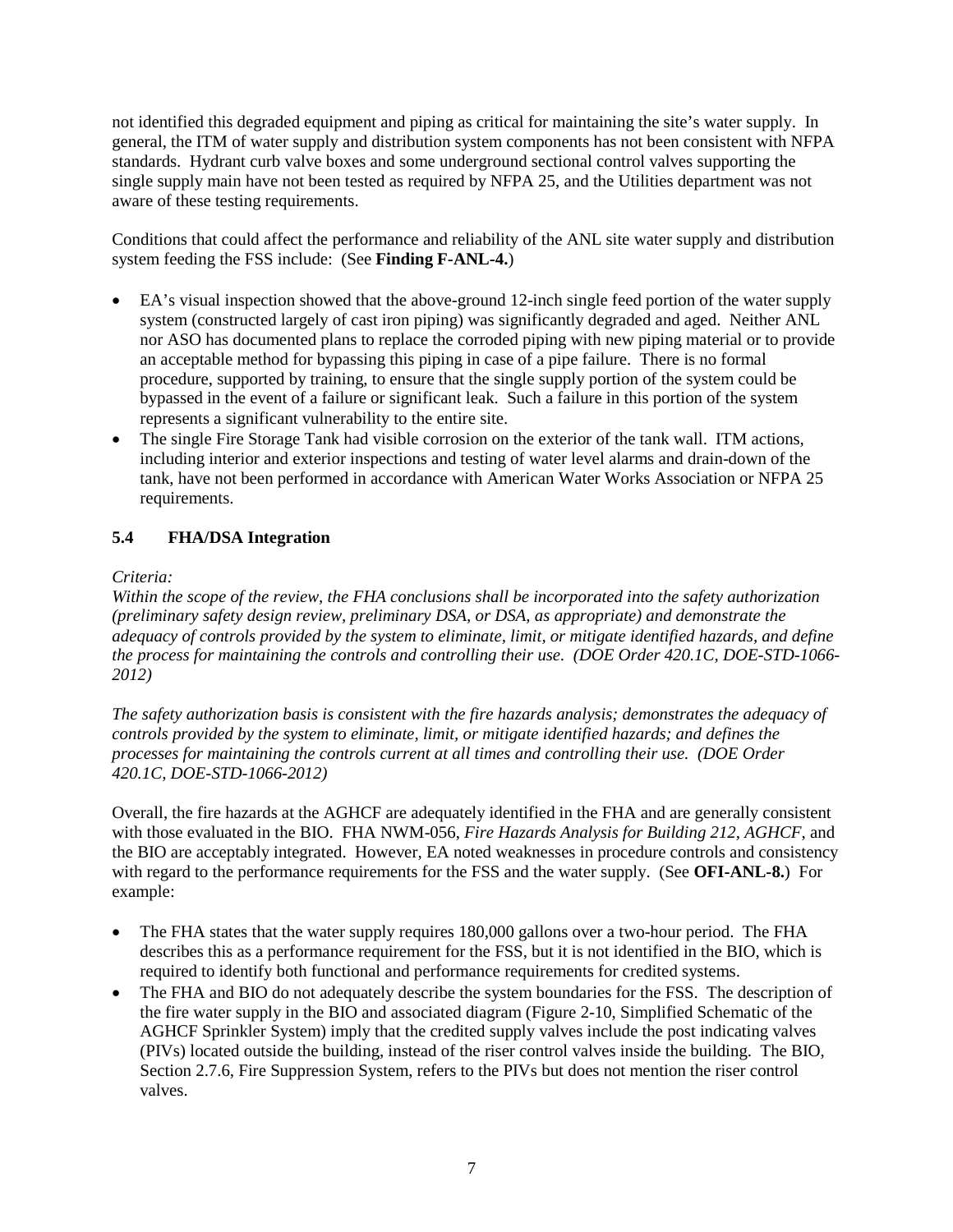## **5.5 TSR Surveillance and Testing and ITM**

#### *Criteria:*

*Surveillance and testing of the system demonstrates that the system is capable of accomplishing its safety functions and continues to meet applicable system requirements and performance criteria. (DOE-STD-1066-2012, DOE-STD-3009-94, DOE-STD-3011-94)*

*Surveillance and test procedures confirm that key operating parameters for the overall system and its major components remain within safety basis, NFPA, and applicable consensus standards operating limits. (DOE-STD-1066-2012, DOE-STD-3009-94, DOE-STD-3011-94)*

*The acceptance criteria from the surveillance tests used to confirm system operability are consistent with the safety basis. (DOE-STD-1066-2012, DOE-STD-3009-94, DOE-STD-3011-94)*

*Instrumentation and test equipment for the system are calibrated and maintained. (DOE-STD-1066- 2012, DOE-STD-3009-94, DOE-STD-3011-94)*

#### **Classifications of Safety Systems**

The accident analyses in Chapter 3 of the AGHCF BIO conclude that the unprevented/unmitigated radiological consequence level for co-located workers is low (i.e., <25 rem total effective dose equivalent) and for facility workers is moderate (i.e., no distinguishable threshold). The FSS, credited as an SS SSC, could be more appropriately addressed as a defense-in-depth system for worker safety, primarily focusing on providing additional protection beyond safety systems credited in the hazard and accident analyses. However, the decision to designate the FSS as an SS SSC but to partially credit it only to the facility boundary (not including the site water distribution system), and only for some events (e.g., facility wide fire) and not others (e.g., seismic event), creates unnecessary confusion about the boundaries of the FSS as a credited system for nuclear facility safety. The FSS boundary identified in the BIO and LCO SRs are technically inadequate. (See **OFI-ANL-9**.)

#### **Technical Bases for Surveillance Requirements**

The AGHCF BIO (Section 2.7.6 and Table 3-6) defines the FSS as an SS SSC. Section 4.4.3 describes the FSS as an SS SSC because "it is credited to reduce the risk from additional exposure to workers during fire events in the AGHCF." The FSS system description in Section 4.4.3.2 further describes the ANL site water distribution system. Table 4-7 lists the functional requirements for the FSS as a credited SS SSC – i.e., to provide flow rate and coverage capable of controlling or suppressing a fire, and to remain operational during and after a Performance Category 2 seismic event.

EA identified a number of concerns associated with various TSR SRs, including an inadequate analytical methodology for determining the basis for verifying the static pressure at the facility's FSS riser. Specifically, the TSR control referenced in the BIO Operation for the Alpha Gamma Hot Cell Facility, NWM-ACHCF-NSB-201, for the FSS within the Building 212 facility is for the static pressure at the base of the sprinkler system riser to be equal to, or greater than, 55 psig to satisfy its operability; however, ANL does not provide an adequate technical basis or a sufficiently analyzed indication of system operability for the established pressure. Table 4-7, Fire Suppression System Performance Criteria, as referenced in the BIO requires a static water pressure of greater than 55 psig at the first floor riser, and greater than 49 psig at the second floor riser. These criteria are based on the hydraulic demands for the automatic wet pipe sprinkler systems, which are 54.3 psig (first floor) and 48.2 psig (second floor). The BIO states that there is a 5 psig margin between the TSR value and the operability of the first floor sprinkler system. This statement is technically inaccurate because the actual margin is equal to 0.7 psig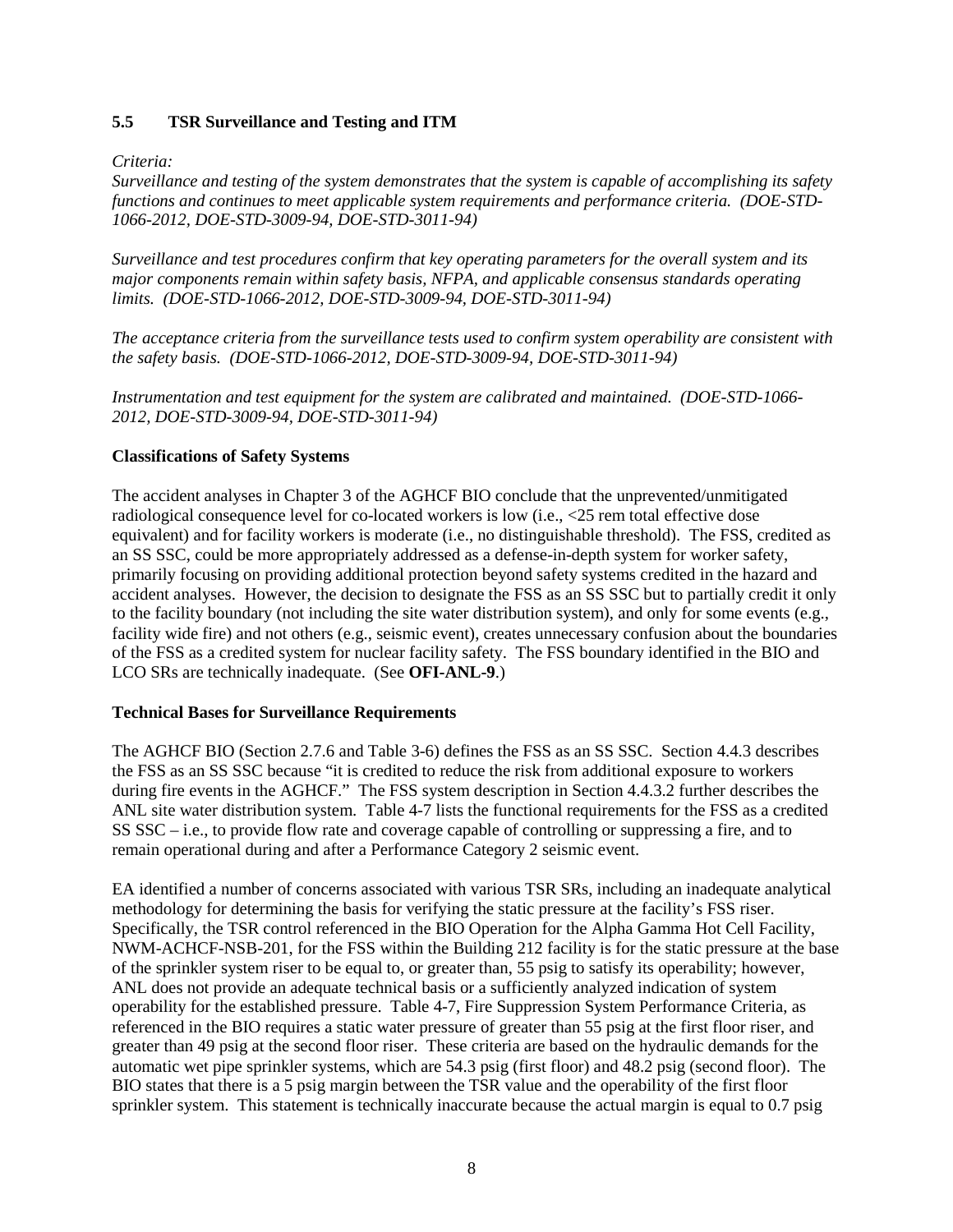versus 5 psig, and the analysis is non-conservative because the pressure gauges have a  $\pm 3\%$  margin of error. The lack of measurable criteria for indicating and documenting potential obstructions for the flow path of water to the sprinklers could compromise the performance of FSS as described by the functional requirements in the safety basis. (See **OFI-ANL-9.**) Other examples include:

- The TSR controls and supporting analysis do not account for the required static head to be satisfied by a specified minimum level of water in the site elevated water storage tanks.
- Table 4-7, Fire Suppression System Performance Criteria, as referenced in the BIO, requires an unobstructed flow path from the water supply service connections to the sprinklers. ANL has not met this criterion for the FSS components located upstream of the sprinkler control riser valves, because there are no TSR controls for any isolation valves from the single supply portion of the water supply to the riser control valve located in Building 212.

Most of the SRs for Building 212 are not sufficient to adequately demonstrate operability; (See **OFI-ANL-9.**) one example is failure to verify an unobstructed flow path from the water supply source to the end of the sprinkler piping with adequate pressure to meet the design requirements for an Ordinary Hazard Group 2 sprinkler system as described in the BIO. Other examples include:

- SR 4.1.1.2 requires a monthly inspection of the AGHCF first and second floor sprinkler systems. This specified frequency does not adequately satisfy the performance criteria for the FSS.
- SR 4.1.1.4 requires verification of the operability of the water flow switches. This action does not satisfy the performance criteria to verify flow discharges from the inspector's test connection for the FSS.
- EA observed the AGHCF inspectors' test and water flow alarm test (procedure NOD-AGHCF-SR-204, *AGHCF Inspectors Test and Waterflow Alarm Test*). Procedure step 8.2.3.4 is to determine whether an alarm had been received within five minutes of start of water flow. This step only verifies the operability of the water flow switch but does not adequately satisfy the performance criteria for an unobstructed flow path, which would involve water flow discharging from the inspector's test connection for the FSS. Procedure step 8.2.2.2 is to verify flow discharges from the inspector's test connection; the procedure does not recognize this as the appropriate SR step.
- The specified SRs for the FSS do not include all of the inspections and tests required by NFPA 25, and no technical justification is given for the exclusions. For example, inspection and testing of the backflow preventers were not included as requirements, even though Table 4-7 in the BIO clearly identifies the backflow preventer as a vulnerability that could isolate the system inside the building from a low pressure outside the building, without any indication inside the facility that the SS FSS was inoperable.

#### **Technical Bases and Controls for the FSS**

EA identified several other issues, inaccuracies, non-conservative assumptions, and quality issues with associated controlled documentation that compromised the performance of the FSS for Building 212 as required by the safety bases. (See **OFI-ANL-9**.) Failure to adequately define the operability and surveillance test requirements for a safety system can result in degraded operation of the system and facility beyond the conditions analyzed in the safety basis. Examples include:

- The BIO did not address the functional requirements, performance criteria, and SRs necessary to support the outside underground fire water supply system to ensure its operability. Specific criteria that were not analyzed or documented but are necessary to satisfy the performance of the FSS, as bounded by the safety bases, include (but are not limited to):
	- o Ensure an available water capacity of 180,000 gallons to satisfy the two-hour fire criteria.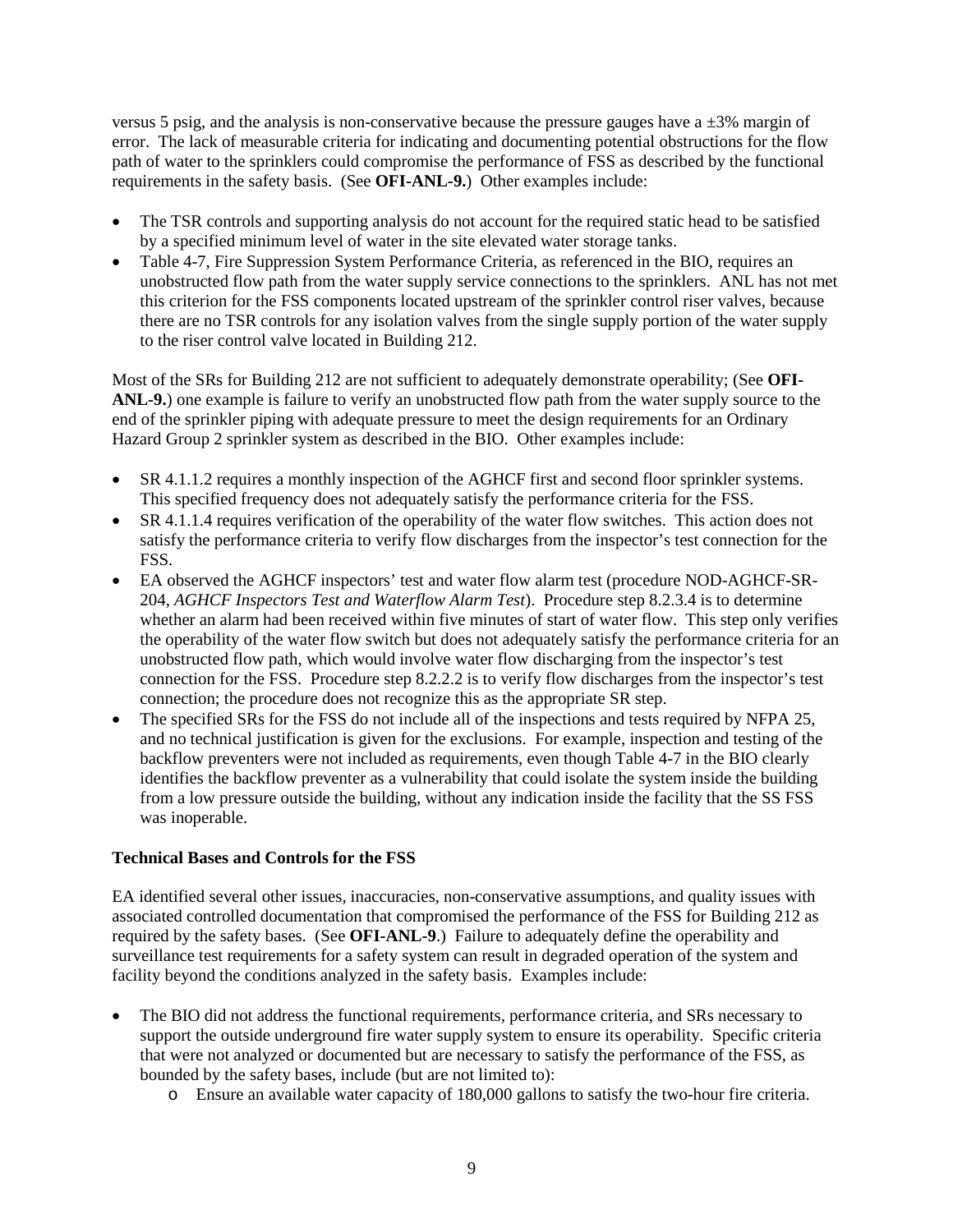- o Ensure and monitor the minimum level of water within the elevated storage tank to satisfy the TSR static pressure value of greater than 55 psig.
- o Ensure that all isolating valves from the single source water supply to the sprinkler system remain in the open position to maintain an unobstructed flow path to the sprinklers.
- The hydrant flow data for the outside loop indicates a flow rate of approximately 300 gpm less than the inner loop as referenced in the FHA. The BIO states that either fire supply connection loop can supply the demands of the sprinkler systems. ANL has not adequately analyzed this hydrant flow data, and the BIO assumption may be non-conservative for analyzing the worst case hydraulic scenario for water flow paths serving Building 212, because the scenario was limited to the available hydraulic conditions adjacent to the facility and did not consist of a comprehensive evaluation that included the entire water flow path.
- The PIVs (FPV-14 and FPV-15) and Dry Pipe (DP)-12A, which control the FSS supply water to Building 212, are described in the BIO but are not shown on the Utilities water supply drawing (JO520-111-DD-00).

## **5.6 Fire Protection Self-Assessment Program**

## *Criteria:*

*A documented comprehensive self-assessment of the fire protection program is performed by the DOE site office and the facility contractor at least every 3 years, or at a frequency with appropriate justification approved by the DOE head of field element. (DOE Order 420.1C)*

*Proper controls are incorporated to prioritize and monitor the status of the fire protection assessments and associated findings until final resolution. [DOE Order 420.1C, Chapter II, 3.b.(14)]*

*Processes are developed and implemented that prioritizes and monitors the status of fire protection assessment findings, recommendations, and corrective actions until final resolution. [(DOE Order 420.1C, CRD, Chapter II, 3.b.(15)]*

*Program issues identified during previous assessments or program reviews have been appropriately resolved, corrective actions have been completed, and are adequate, or a clear path to completion is indicated. (DOE Order 226.1B)* 

ANL has implemented a regular process for program oversight governed by procedures LMS-PROC-194, Rev. 0, *Integrated Assessments Program* and LMS-PROC-6, Rev. 4, *Independent Assessment*. The FPP description document describes a list of programmatic and facility assessments that are to be performed according to frequencies established in DOE orders. A joint ASO/ANL triennial functional area review of the FPP was conducted in February 23, 2012. Following this assessment, ANL separated the FPP triennial assessment into three separate annual reviews. ANL conducted the first review, FMS-FY14- MA-013 RPT-25835 *Fire Protection IT&M, Procedures, and Open Flame*, from October 2013 through March 2014; the FMS-FTS group led the review, with substantial input from the fire protection engineer team. The second review, *Fire Protection Design Review Process and Facility Fire Protection Appraisal/FHA Program*, was scheduled for completion in 2014. Instead of performing the second annual review to satisfy the triennial self-assessment requirements, ANL credited an independent assessment of the FPP, conducted in July and August 2014 and covering the required topical areas, as fulfilling that requirement.

ANL maintains the Issues Management Tracking System (IMTS) for recording, tracking, and trending issues identified during various forms of assessments as defined in procedure LMS-PROC-4, Rev. 6, *Issues Management and Corrective and Preventative Action*. Any findings identified during FPP assessments are entered into IMTS. In recent years, ANL has placed significant emphasis on fire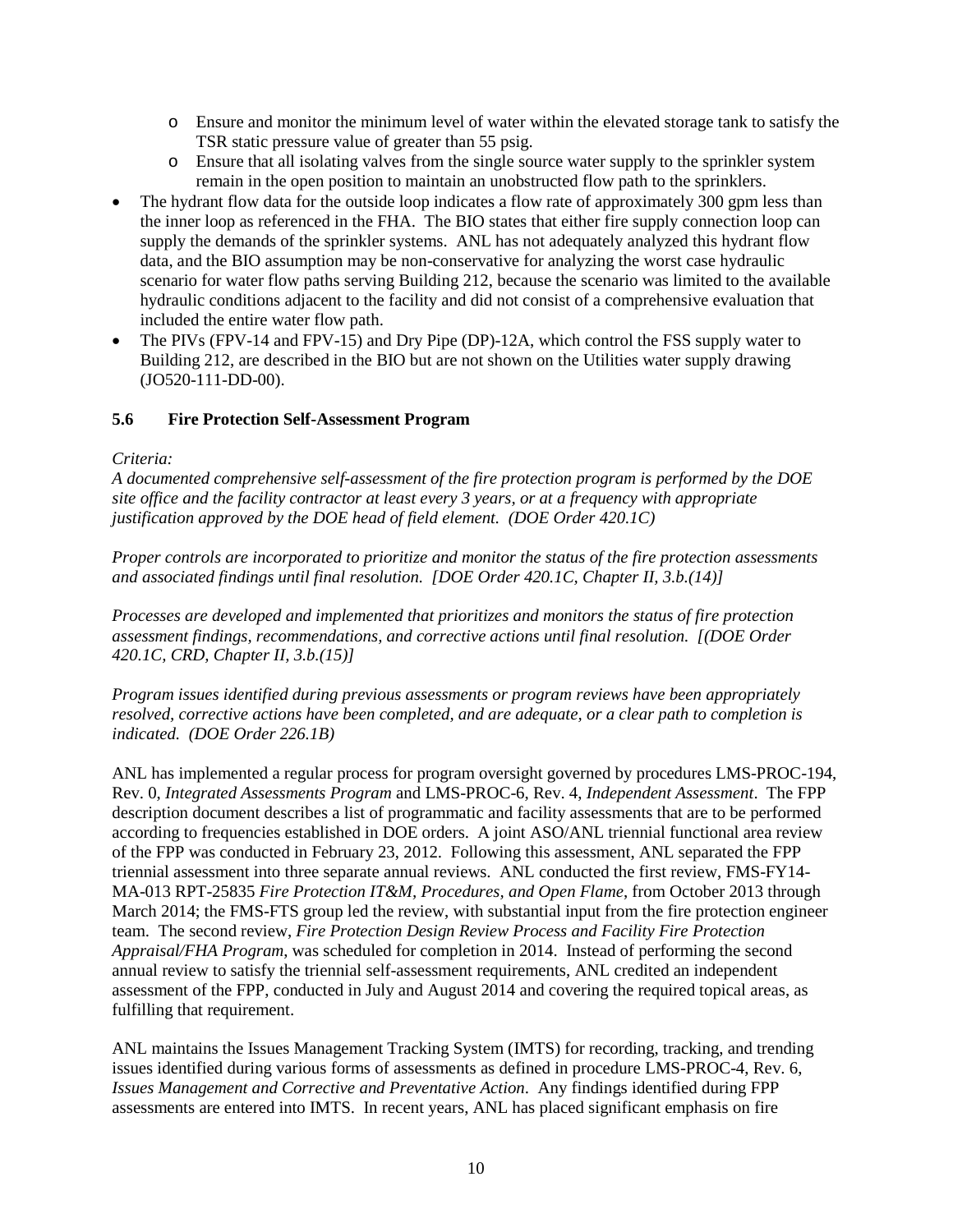protection assessments, ITM of fire barriers, and fire protection system inspections, as noted in the document titled *Fire Protection Program Self-Assessment Related to Programmatic Deficiencies*, dated May 2012. IMTS RPT-24181, for example, tracked the completion of the 2014 self-assessment and noted it as being closed with the completion of the independent assessment described above.

## **5.7 DOE Oversight**

## *Criteria:*

*DOE field element line management has established and implemented oversight processes that evaluate contractor and DOE programs and management systems, including site assurance systems, for effectiveness of performance (including compliance with requirements). [DOE Order 226.1B 4b.(1)]*

*DOE field element line oversight program includes written plans and schedules for planned assessments, focus areas for operational oversight, and reviews of the contractor's self-assessment of processes and systems. [DOE Order 226.1B 4b (2)]*

*Oversight processes are tailored according to the effectiveness of the laboratory assurance systems, the hazards at the site/activity, and the degree of risk, giving additional emphasis to potentially high consequence activities. [DOE Order 226.1.B 4b.(5)]*

## *DOE field element staff are adequately trained and qualified to perform assigned oversight activities. (DOE Order 226.1B, DOE Order 360.1C, and DOE Order 426.1 Chg. 1)*

ASO performs line management oversight according to a defined contractor assurance system (CAS) covering the full scope of laboratory operations. This comprehensive approach to oversight is conducted in accordance with an equivalency to DOE Order 226.1A approved by the Office of Science and granted in 2010. On behalf of the ANL Board of Governors, an external committee performed an independent review of the CAS in September 2014 to provide ANL with reasonable assurance that the CAS objectives of ANL's management system are being accomplished and that the systems and controls are effective and efficient. The review committee concluded that the three partners (University of Chicago, ANL, and ASO) continue to effectively implement the key attributes of the contractor requirements document. ASO credits these reviews with helping determine whether the CAS is operating effectively. Additionally, ASO has its own oversight processes for conducting various independent assessments and program reviews according to an integrated assessment schedule; 74 assessments are planned for the current FY 2015. ASO provides quarterly feedback to ANL through a Performance Evaluation and Management Plan process, which rolls up into the annual performance evaluation at the end of the year. Overall, ASO oversight processes are generally adequate and consistent with the expectations of the approved equivalency.

Specific to fire protection, ASO performs periodic functional area reviews of the ANL FPP. The last ASO review, completed in February 2012, was mostly adequate but did not review any nuclear facilities. As part of the CAS, and as discussed in the previous section, ANL's Performance Management and Assurance Department recently completed an assessment independent of line management of the Argonne FPP, which included the ASO fire protection Facility Representative (FR) and the Chicago Office fire protection engineer as active participants in the review. This was a comprehensive assessment, and it included the nuclear facilities; ASO is crediting this independent assessment as its functional area review for 2014. ANL's FMS-FTS performs separate annual assessments of the FPP to comply with the triennial self-assessment requirements of DOE Order 420.1C. The most recent FMS-FTS assessment was completed in May 2014. Overall, ASO oversight processes and ANL's implementation of the CAS for fire protection are mostly adequate but are not sufficiently focused on technical and safety basis issues, as evidenced by issues identified during this EA review.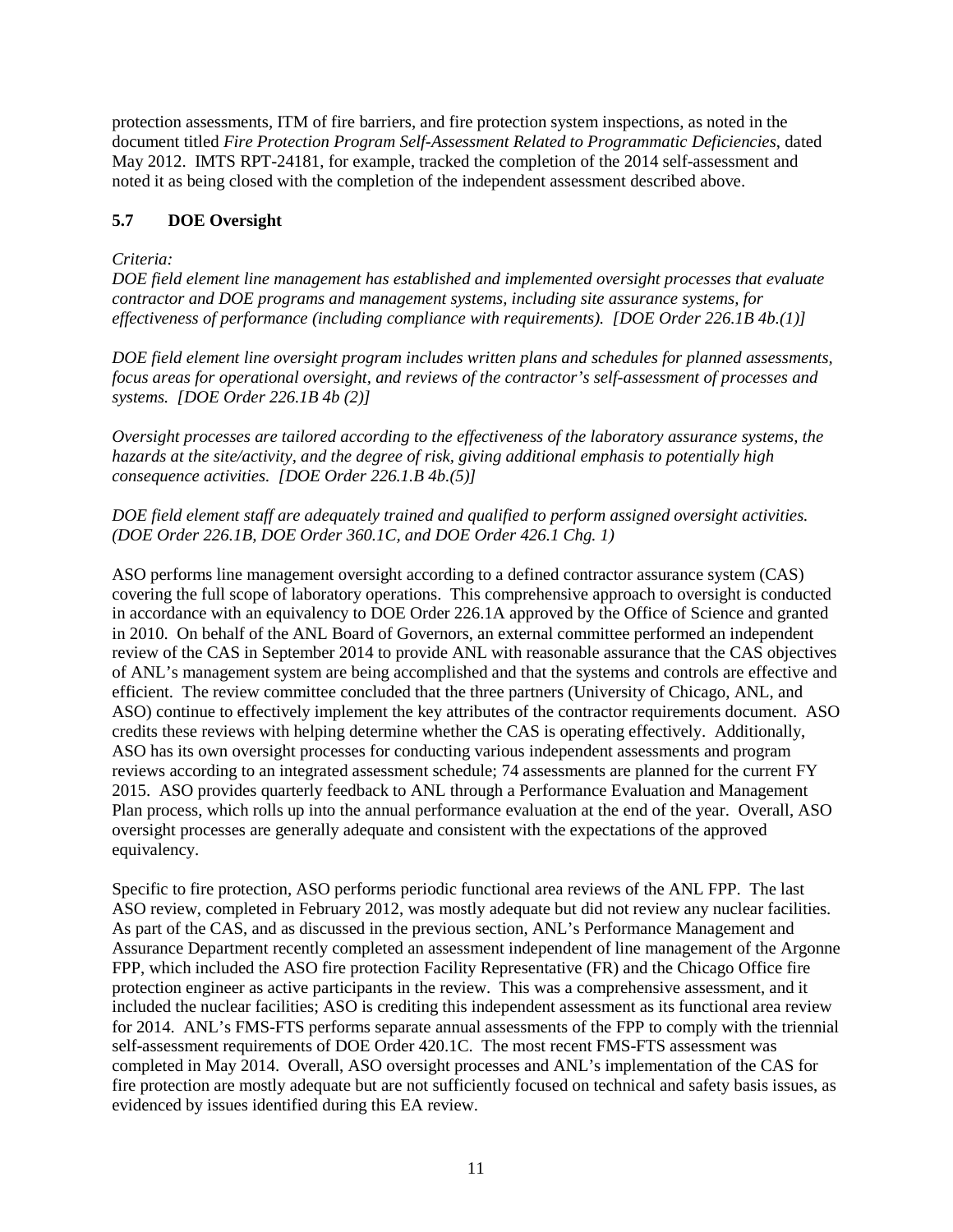ASO maintains an FR program and currently has four FRs trained and qualified in accordance with the FR Qualification Standard (DOE-STD-1151-201) as required by DOE Order 426.1; a fifth FR is in initial training and qualification. The FRs are generally well qualified and experienced in their assigned facilities. The FRs are also assigned functional areas, such as fire protection, based more on their personal interests and experience than on any training and qualifications beyond the standard FR requirements. Overall, the FRs are adequately conducting the oversight responsibilities described in the FR program and monitoring the facility issues documented in the contractor's IMTS. ASO also has convenient access to the Chicago Office subject matter experts (SMEs) in the same building, such as the FP engineer, but the interface between ASO and the Chicago Office is exercised more through judgment rather than by any formal process. Although DOE Order 420.1C does not require the DOE field element to provide counterparts to the contractor's required cognizant system engineers, many other DOE site offices have established programs for safety system oversight. (See **OFI-ASO-1**.) ASO is in the process of hiring a safety basis engineer, who could help provide additional technical and safety basis expertise to the FRs within the site office and more formally interface with the Chicago Office SMEs. The safety basis engineer could serve as a resource for FRs assigned to functional areas, in lieu of additional FR technical training and qualifications.

## **6.0 CONCLUSIONS**

The FPP implemented at ANL is generally adequate and capable of protecting the facilities from most potential fire hazards. ANL fire protection engineers and staff are qualified and knowledgeable and are actively engaged in evaluating and maintaining facility fire systems and supporting the program. The onsite fire department is appropriately staffed and equipped to respond to the emergency events evaluated in the BNA.

Nevertheless, EA identified some weaknesses in the FPP. Many of these weaknesses are associated with uncompleted facility inspections and lack of procedures to ensure adequate implementation. EA also identified inadequacies in both the development and the execution of FSS testing and surveillance testing requirements.

ANL, like many sites across the DOE complex, has aging infrastructure and degraded components that challenge the reliability and adequacy of the fire water supplies. ANL has not addressed these vulnerabilities or implemented compensatory measures for their degraded supply piping and water storage tank or the isolating valves that contribute to the risk of the site's single source water supply configuration. Contributing to this vulnerability for the SS FSS were issues related to inadequate controls and inadequacies in processes to demonstrate operability through adequate LCOs and SRs. For example, the Utilities personnel responsible for maintaining the elevated water storage tanks and associated pumps were not informed of the operability requirements necessary to ensure a minimum available fire water supply and static pressure.

ASO has implemented oversight processes that conform to the Office of Science model for evaluating contractor and DOE programs and management systems. This oversight system relies heavily on CAS processes and assessments as an equivalency to DOE Order 226.1B. The ASO line oversight program also includes written plans and schedules for planned assessments, focus areas for operational oversight, and reviews of the contractor's self-assessment of processes and systems.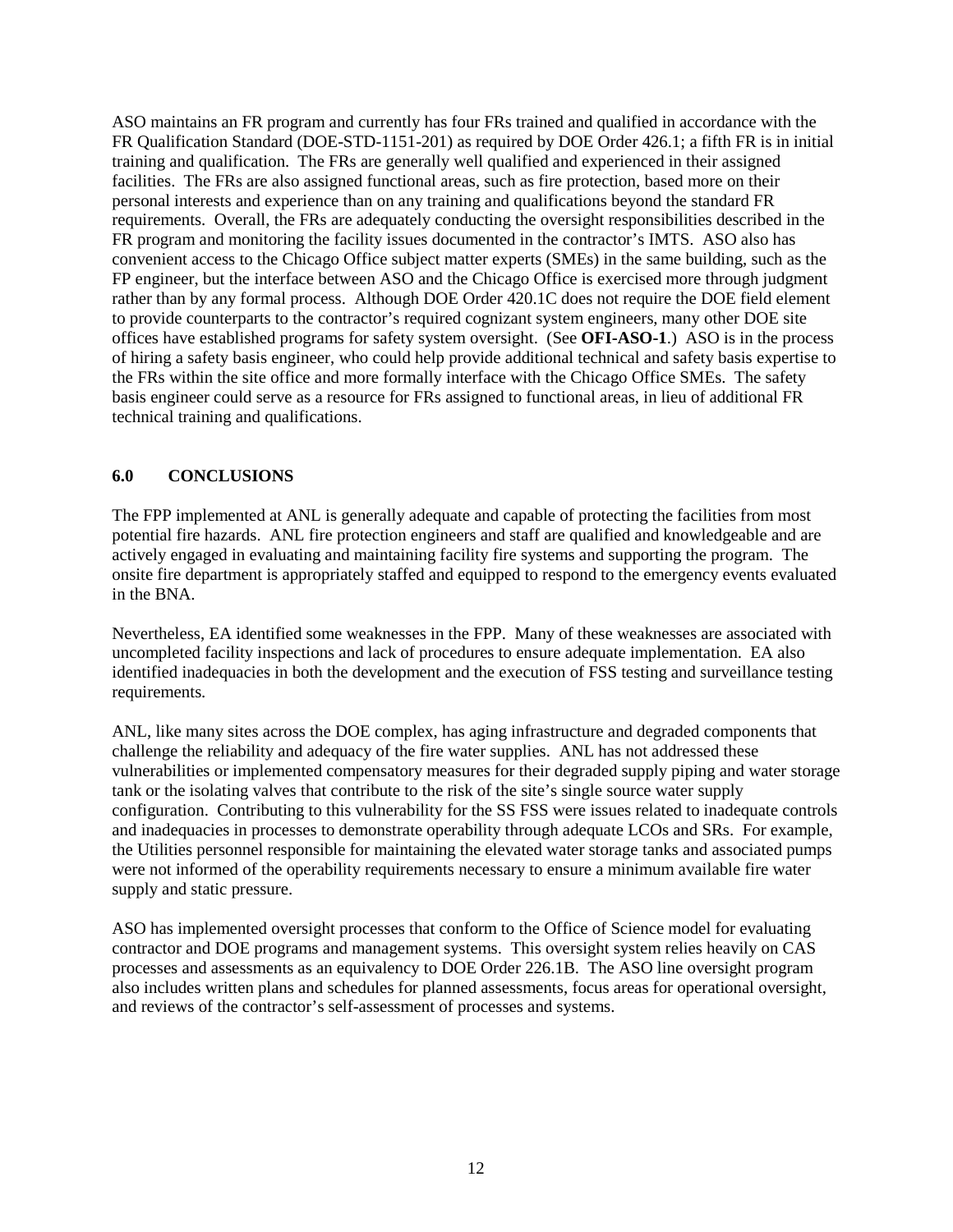## **7.0 FINDINGS**

This EA review identified four findings. As defined in DOE Order 227.1, *Independent Oversight Program*, findings are significant deficiencies or safety issues that warrant a high level of attention from management. If left uncorrected, findings could adversely affect the DOE mission, the environment, the safety or health of workers and the public, or national security. Findings may identify aspects of a program that do not meet the intent of DOE policy or Federal regulation. DOE line management and contractor organizations must develop and implement corrective action plans for EA appraisal findings. Cognizant DOE managers must use site- and program-specific issues management processes and systems developed in accordance with DOE Order 227.1 to manage these corrective action plans and track them to completion.

#### **Argonne National Laboratory**

**F-ANL-1:** ANL did not implement control of interrelated processes and coordination of activities among the AGHCF, FMS-FTS, and the Utilities Department to maintain facility safety, as required by DOE Order 422.1.

**F-ANL-2**: ANL did not develop and request an equivalency or variance with appropriate justification for areas within Building 212 that are not protected with automatic sprinklers, as required by DOE Order 420.1C and the FPP.

**F-ANL-3:** ANL did not implement certain fire protection design features and ITM requirements in order to meet NFPA 10, NFPA 25 and NFPA 801 requirements.

**F-ANL-4:** ANL did not demonstrate the reliability of the site water supply and distribution system for credited fire water systems as required by NFPA 25.

## **8.0 OPPORTUNITIES FOR IMPROVEMENT**

This EA review identified ten opportunities for improvement (OFIs). These potential enhancements are not intended to be prescriptive or mandatory. Rather, they are suggestions offered by the EA review team that may assist site management in implementing best practices, or provide potential solutions to minor issues identified during the conduct of the review. In some cases, OFIs address areas where program or process improvements can be achieved through minimal effort. It is expected that the responsible line management organizations will evaluate these OFIs and accept, reject, or modify them as appropriate, in accordance with site-specific program objectives and priorities.

#### **Argonne National Laboratory**

**OFI-ANL-1:** Consider incorporating the minimum required staffing levels to perform emergency response duties, as defined in the BNA, into the FPP description of functions for the ANL onsite fire department.

**OFI-ANL-2:** Consider documenting guidelines for developing pre-fire plans other than Operational Bulletin OPR-5, which only defines the review cycle for such plans.

**OFI-ANL-3:** Consider adding fire door labels/placards to doors A-126, A-134, A-142, and A-150, for consistency throughout Building 306.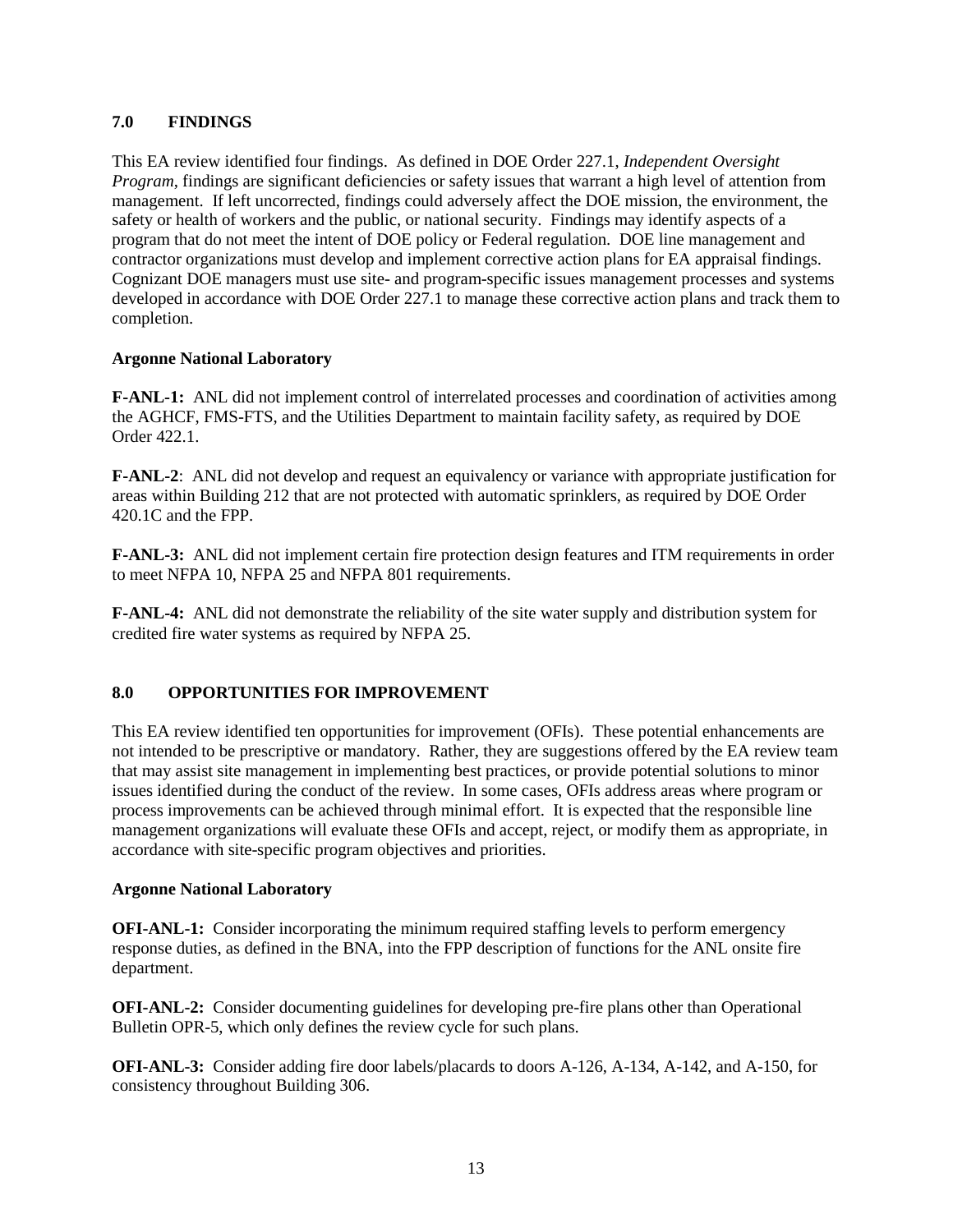**OFI-ANL-4:** Consider posting the maintenance shop in Building 212 as a hot work area as required by NFPA 51B, since this shop is equipped with an oxygen/acetylene cutting and brazing unit, a bench grinder, and a MIG welder.

**OFI-ANL-5:** Consider evaluating the effectiveness of training on NFPA 101 requirements as they apply to the building inspection program.

**OFI-ANL-6:** Consider clarifying the FHAs for Buildings 306 and 212 to address the deficiencies related to NFPA 24 requirements.

**OFI-ANL-7:** Demonstrate that the temporary exhaust can be established in Building 306, room 142 in the time allotted for LCO action statement A.3.2.

**OFI-ANL-8:** Consider clarifying the functional requirements for the FSS and the water supply in the AGHCF BIO to be consistent with the documented FHA performance requirements.

**OFI-ANL-9:** Reconsider the designation of the FSS as an SS SSC instead of a defense-in-depth system, and clarify the AGHCF safety basis and TSR controls in a future update. Also, ANL should improve various TSR controls and SRs to demonstrate operability of the FSS in Building 212. Alternatively, the FSS could be clearly designated as only a defense-in-depth system and treated accordingly in the safety basis.

## **Argonne Site Office**

**OFI-ASO-1:** Consider adding system engineering training or other resources to supplement the FR program with additional technical and safety basis expertise for fire protection and other functional areas beyond the minimum requirements of DOE Order 422.1 and DOE-STD-1063.

## **9.0 ITEMS FOR FOLLOW-UP**

EA will monitor corrective actions and follow-up responses through operational awareness activities.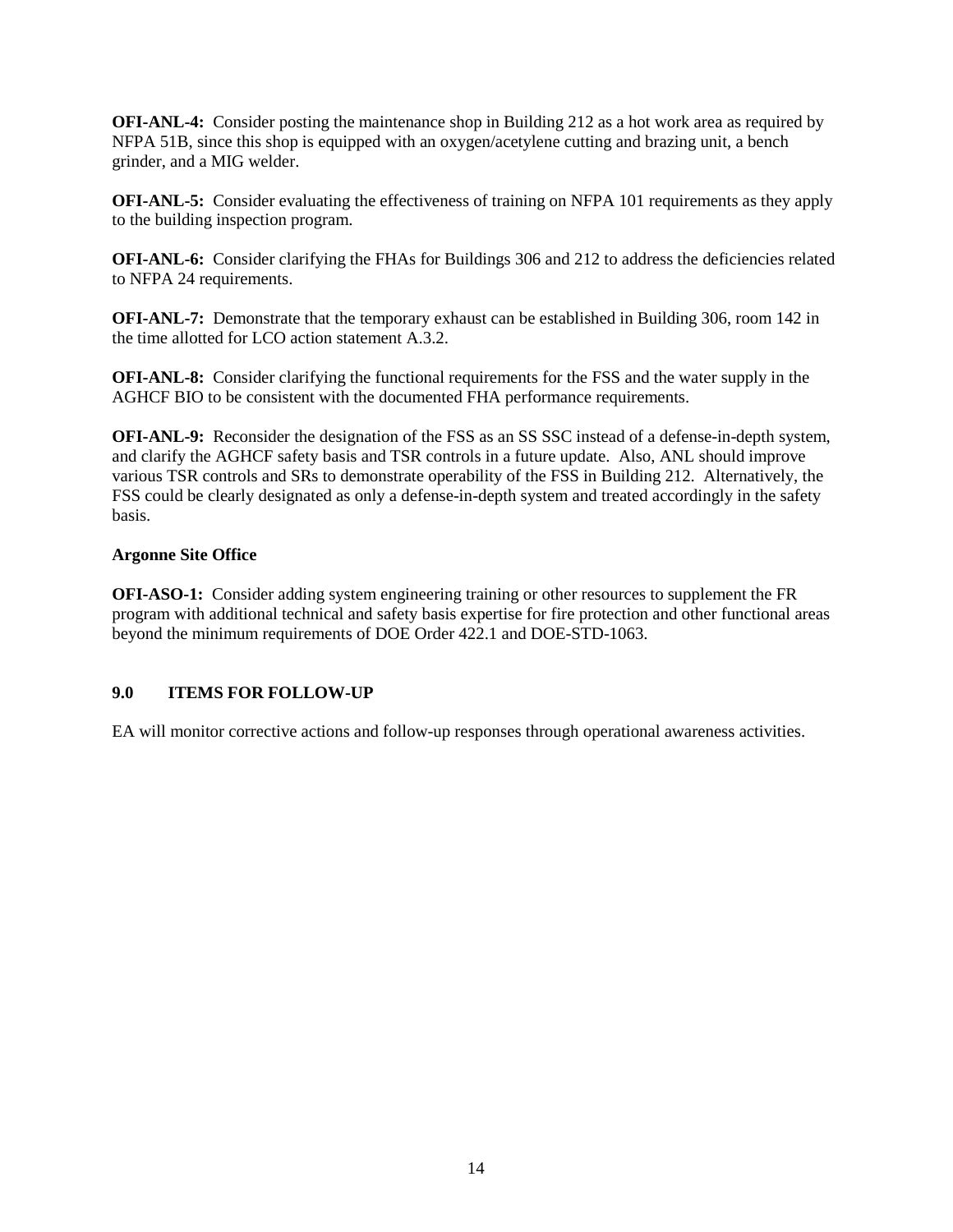#### **Appendix A Supplemental Information**

#### **Dates of Review**

Onsite Review: March 23-26, 2015

#### **Office of Enterprise Assessments (EA) Management**

Glenn S. Podonsky, Director, Office of Enterprise Assessments William A. Eckroade, Deputy Director, Office of Enterprise Assessments Thomas R. Staker, Director, Office of Environment, Safety and Health Assessments William E. Miller, Director, Office of Nuclear Safety and Environmental Assessments Patricia Williams, Director, Office of Worker Safety and Health Assessments

#### **Quality Review Board**

William A. Eckroade Thomas R. Staker William E. Miller John S. Boulden III Michael A. Kilpatrick

#### **EA Site Lead for Argonne National Laboratory**

William A. Macon, Jr.

#### **EA Reviewers**

William A. Macon, Jr. – Lead Jeffrey L. Robinson, P.E., CSP Barry L. Snook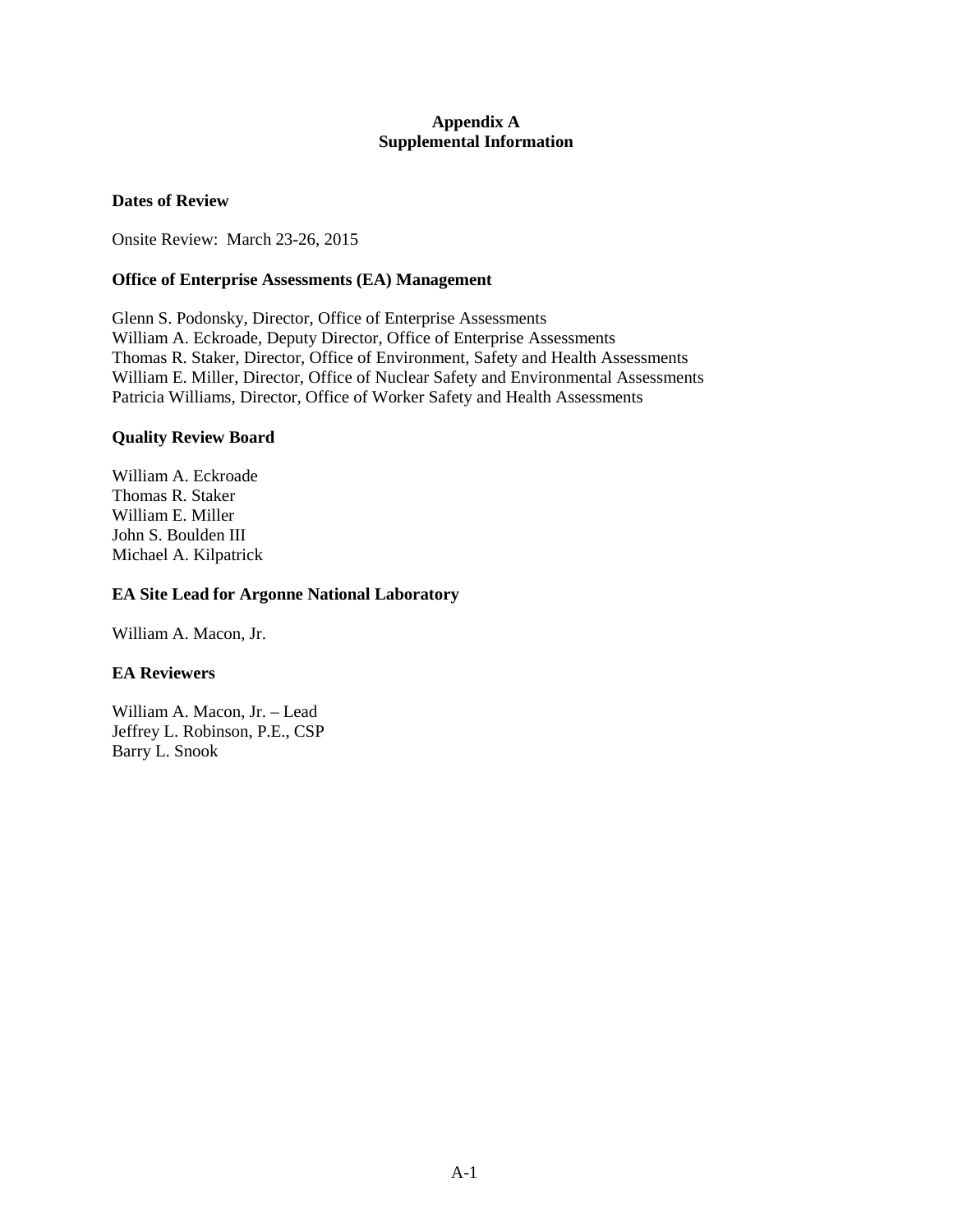#### **Appendix B Key Documents Reviewed, Interviews, and Observations**

## **Documents Reviewed**

- Argonne National Laboratory (ANL*), Argonne National Laboratory Fire Protection Program Description*, Revision 3, 2/18/2015
- Argonne National Laboratory, *Amendment Compliance Action Plan for Implementation of DOE O 420.1C, Facility Safety*, Rev. 1, 12/13/2013
- Performance Management and Assurance Assessments Program, PMA-FY14-IA-05, *Argonne National Laboratory Independent Assessment of the Argonne Fire Protection Program Final Report*, July - August, 2014
- Argonne National Laboratory FMS-FTS Organization, FMS-FY14-MA-013 RPT-25835, *Fire Protection Program Annual Assessment*, 10/2013 – 3/2014
- Argonne National Laboratory, *Building 212 Facility Fire Protection Assessment*, 12/12/14
- Argonne National Laboratory, *Argonne Fire Department Facilities Management and Services Division Basic Needs Assessment*, May 2012 Update
- Nexus Engineering, Document No: NWM-058, *Fire Hazard Analysis for Building 306*, 4/30/2014
- Nexus Engineering, Document No: NWM-056, *Fire Hazard Analysis for Building 212, AGHCF*, 9/25/2014
- Argonne National Laboratory, NOD-306-SR-104, Rev. 0, *Building 306 Monthly Fire Suppression System Water Supply Manual Isolation Valve Visual Inspection*, 6/30/2010
- Argonne National Laboratory, NOD-306-SR-503, Rev. 1, *Building 306 Inspector's Test /Waterflow Alarm Test and FACP Battery Inspection*, 8/31/2010
- Argonne National Laboratory, NOD-306-SR-504, Rev. 1, *Building 306 Fire Detection and Alarm System Test and Visual Inspection*, 10/08/2012
- Argonne National Laboratory, NOD-306-SR-505, Rev. 0, *Building 306 Fire Protection System Visual Inspection*, 6/30/2010
- Argonne National Laboratory, NWM-306-SR-506, Rev. 2, *Building 306 Main Drain Test*, 11/6/2012
- Argonne National Laboratory, NWM-306-DS-013-03, *Building 306 Fire Barrier Test and Inspection Checklist*, 11/6/2012
- Argonne National Laboratory, NOD-AGHCF-SR-204, Rev. 3, *AGHCF Inspector's Test and Waterflow Alarm Test*, 09/02/2014
- Nuclear and Waste Management Division, NWM-PROC-015, Rev. 0, *Fire Patrol and Fire Watch*, 10/01/2013
- Nuclear and Waste Management Division, NWM-PROC-016, Rev. 0, *Combustible Loading Control and Inspection*, 6/20/14
- Facilities Management and Services, FMS-PROC-15, Rev. 1, *Facility Fire Protection Assessment*, 11/12/13
- Nuclear and Waste Management Division, NWM-PROC-023, Rev. 0, *Fire Hazards Analysis Development*, Not Approved
- Argonne National Laboratory, Form ANL-951, Rev. 2, *Emergency Egress Route Checklist*, 1/6/2015
- Argonne National Laboratory, LMS-PROC-159, Rev. 5, *Facility Safety and Health Inspections*, 4/27/2012
- Argonne Fire Department, Operational Bulletin I&TP-4, Revised 2/2015, *Portable Fire Extinguisher Inspection and Maintenance Procedures*
- Argonne Fire Department, Operational Bulletin OPR-5, Revised 6/2010, *Pre-Incident Plans Development and Maintenance*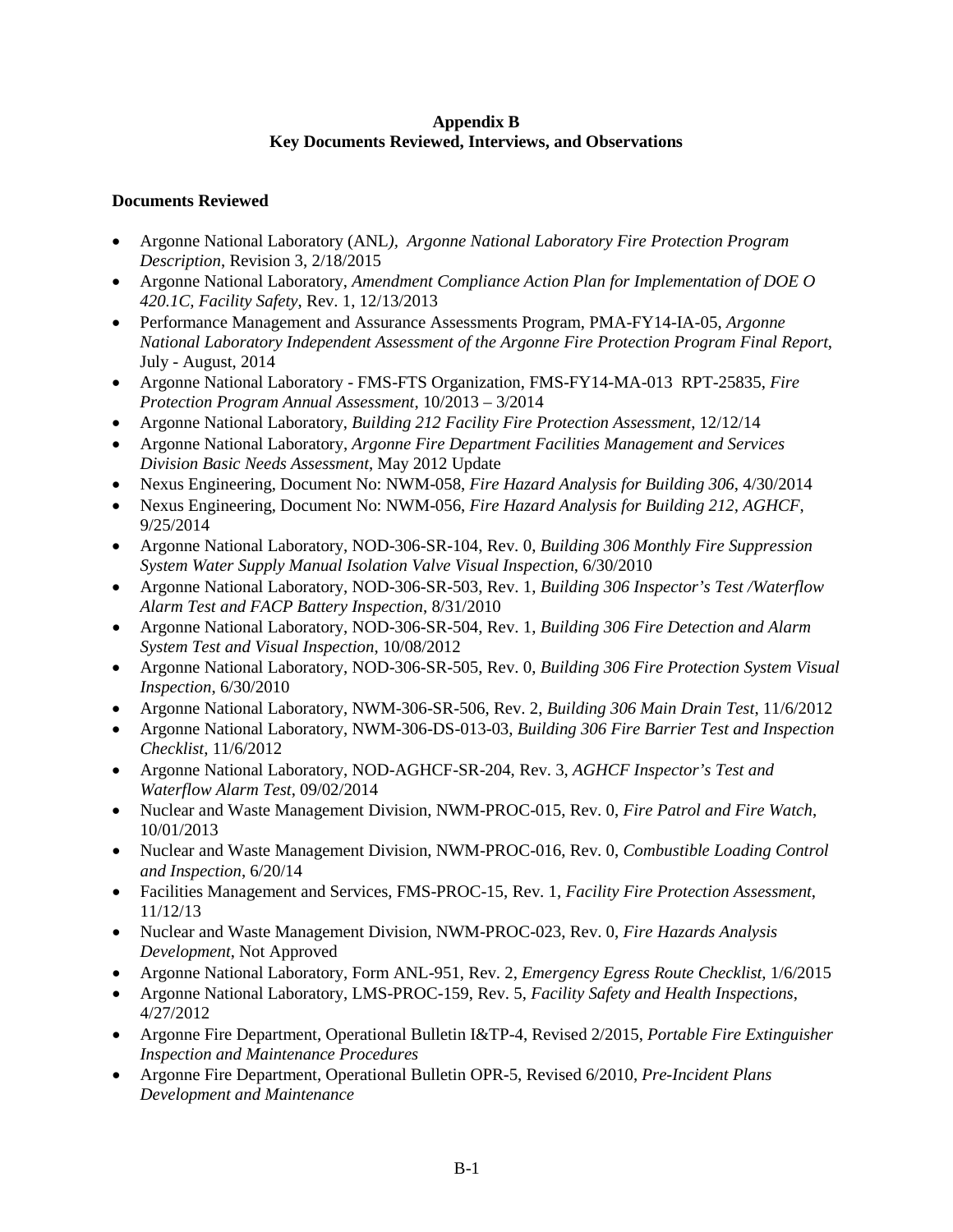- Argonne Fire Department, *Argonne Fire Department Pre-Incident Plan Building 306 Waste Management Operations*
- Argonne Fire Department, *Argonne Fire Department Pre-Incident Plan Building 212 NWM / ES/ NE/ NST/ ESQ*
- Argonne Fire Department, *Argonne Fire Department Annual Report*, 2014
- Fire Hazards Analysis for Building 212 Alpha Gamma Hot Cell, NWM-056, rev 4, 9/25/14
- Argonne National Laboratory, *Amendment Compliance Action Plan for Implementation of DOE O 420.1C, Facility Safety*, Rev. 1, 12/13/2013
- Argonne Site Office (ASO) Functional Area Review of the Argonne Fire Protection Program, U.S. Department of Energy (DOE) Office of Science, *Final Report Fire Protection Program Assessment at Argonne National Laboratory*, 2/23/2012
- Performance Management and Assurance Assessments Program, PMA-FY14-IA-05, *Argonne National Laboratory Independent Assessment of the Argonne Fire Protection Program Final Report*, July - August, 2014
- Argonne National Laboratory FMS-FTS Organization, FMS-FY14-MA-013 RPT-25835, *Fire Protection Program Annual Assessment*, 10/2013 – 3/2014
- Argonne National Laboratory, *Argonne Fire Department Facilities Management and Services Division Basic Needs Assessment*, May 2012 Update
- Argonne National Laboratory, *Building 212 Facility Fire Protection Assessment*, 12/12/14
- Fire Protection Code Compliance Appraisal, Argonne National Laboratory, Project No. 09228-100, Building
- Building 212, F-Wing Including the Alpha-Gamma Hot Cell Facility, Report No. SL-008355, Rev. 0, October 1, 2004
- Sprinkler System Hydraulic Analysis, Building 212, A:\212F1AOH.SDF, "1st Floor Ordinary Hazard, Source A", Dated 7/22/2003
- As-Built Sprinkler System Hydraulic Analysis, Building 212, Document No.: J212-162-32R2, Dated 2/1/07
- Argonne National Laboratory Drawings:
	- o Building 212 AGHCF Fire Barrier Inventory, Documents J212-W- F001 through J212-W-F028, Dated 01/21/2009
	- o Wing "F" Foundation Plan, 212-S-6501, Revision 2, Dated 01/22/1959
- Nuclear and Waste Management Division, Combustible Loading Control and Inspection, Doc. No. NWM-PROC-016, Revision 0
- AGHCF-DS-236-04, AGHCF Combustible Material Control and Inspection Checklist, dated June 2014
- J212-FPA-Q-T001, Fire Protection Assessment for Building 212, Rev 0, Dated 9/24/08
- Argonne Spill Prevention, Control and Countermeasure Plan
- Building 212 Fire Barrier Upgrade Project Dated January, 2010. J212-180-W- T001
- NOD-AGHCF-EMER-200, Emergency Response to an In-Cell Fire, Revision 2
- AGHCFR-EMER-200, Emergency Response to an In-Cell Fire, Revision 3
- NOD-AGHCF-SR-204, AGHCF Inspectors Test and Waterflow Alarm Test,  $3/14/2011$ , rev 3
- Nexus Report No. 14-3002.1, Wildland Fire Risk and Hazard Analysis for Argonne National Laboratory, Revision
- Memorandum Malosh to Brinkman, "Action: Approval of Equivalency for Department of Energy (DOE) Order 226.1A, *Implementation of Department of Energy Oversight Policy* Contractor Requirements Document," 5/6/2010
- *UChicago Argonne, LLC Board of Governors Contractor Assurance System Review Committee Report*, September 2-4, 2014